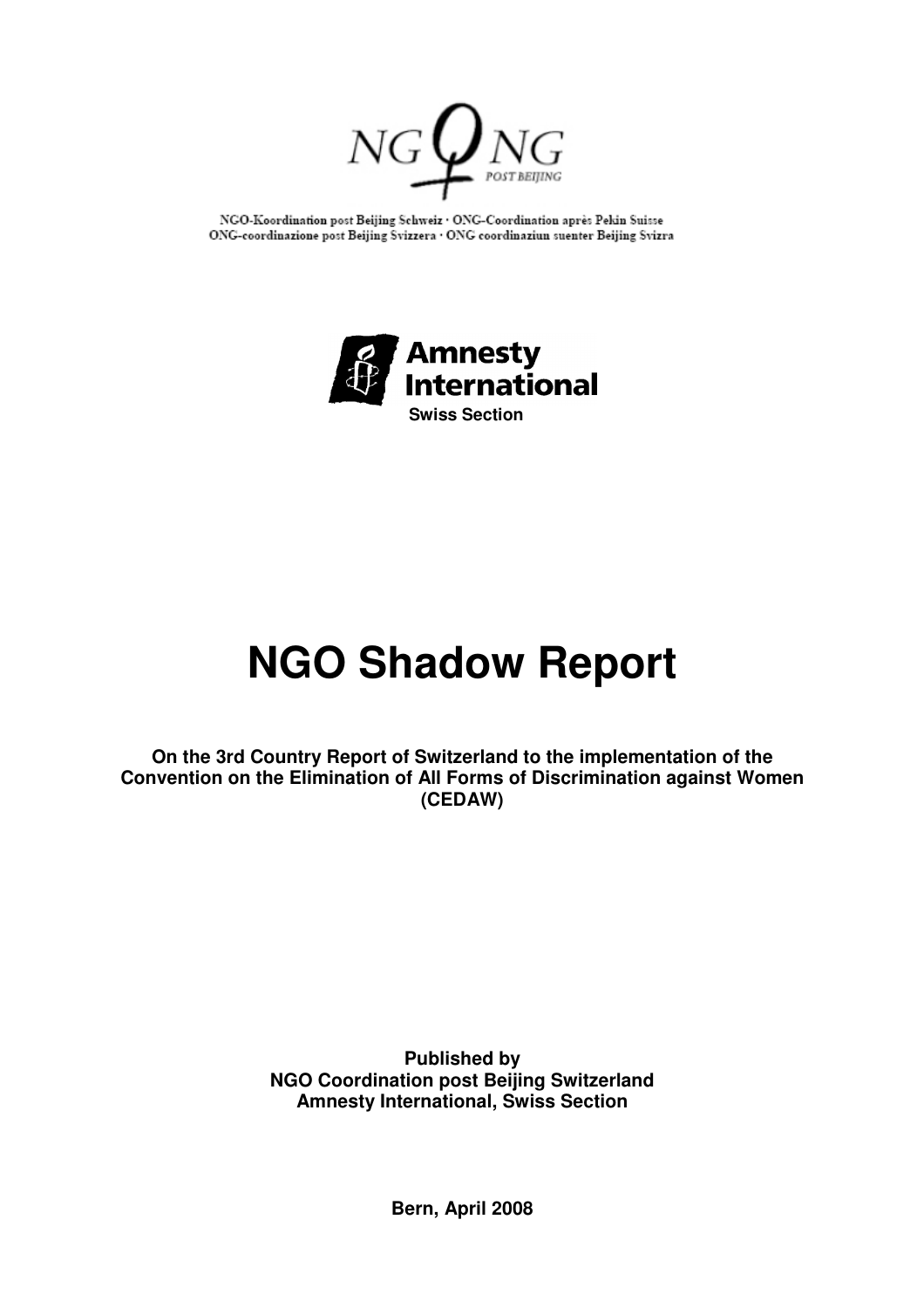# **NGO Coordination post Beijing Switzerland Amnesty International**

Frau Vivian Fankhauser-Feitknecht Swiss Section Sonnenbergstr. 76 Speichergasse 33 6005 Luzern 3001 Bern Switzerland Switzerland Switzerland Switzerland Switzerland Switzerland Switzerland Switzerland Switzerland Switzerland Switzerland Switzerland Switzerland Switzerland Switzerland Switzerland Switzerland Switzerland Switze www.postbeijing.ch example www.amnesty.ch www.amnesty.ch info@postbeijing.ch info@amnesty.ch

### **Editors:**

Vivian Fankhauser-Feitknecht, NGO Coordination post Beijing Switzerland Nicole Gantenbein, Amnesty International Swiss Section Stella Jegher, Amnesty International Swiss Section

#### **Contributions:**

The following organisations and individual persons provided written input to the NGO Shadow Report:

- ATD Vierte Welt
- comedia
- Dachorganisation der Frauenhäuser DAO
- Evangelische Frauen Schweiz EFS
- Prostitution Kollektiv Reflektion Procore
- Schweizerischer Bäuerinnen- und Landfrauenverband SBLV
- Schweizerischer Katholischer Frauenbund SKF
- Schweizerischer Verband alleinerziehender Mütter und Väter SVAMV
- Schweizerischer Verband für Frauenrechte svf/adf
- Schweizerischer Verband des Personals öffentlicher Dienste vpod
- Scout Movement Switzerland PBS
- The feminist peace organisation cfd
- The Swiss National Youth Council SAJV
- Travail.Suisse
- Verein Feministische Wissenschaft
- Women's Information Center for women from Africa, Asia, Latin America and Eastern Europe – FIZ
- Women Lawyers Switzerland
- Unia
- zwangsheirat.ch
- Barbara Amsler
- Janine Arpagaus
- Rina Nissim
- Maria Roth-Bernasconi

The report in its entirety does not necessarily reflect the opinion of the editors, the participating organizations or individual contributors.

We thank Kate Waldie for the translation of the original report into English. The report is also available in German and French.

For further information, please contact the NGO Coordination post Beijing Switzerland, info@postbeijing.ch.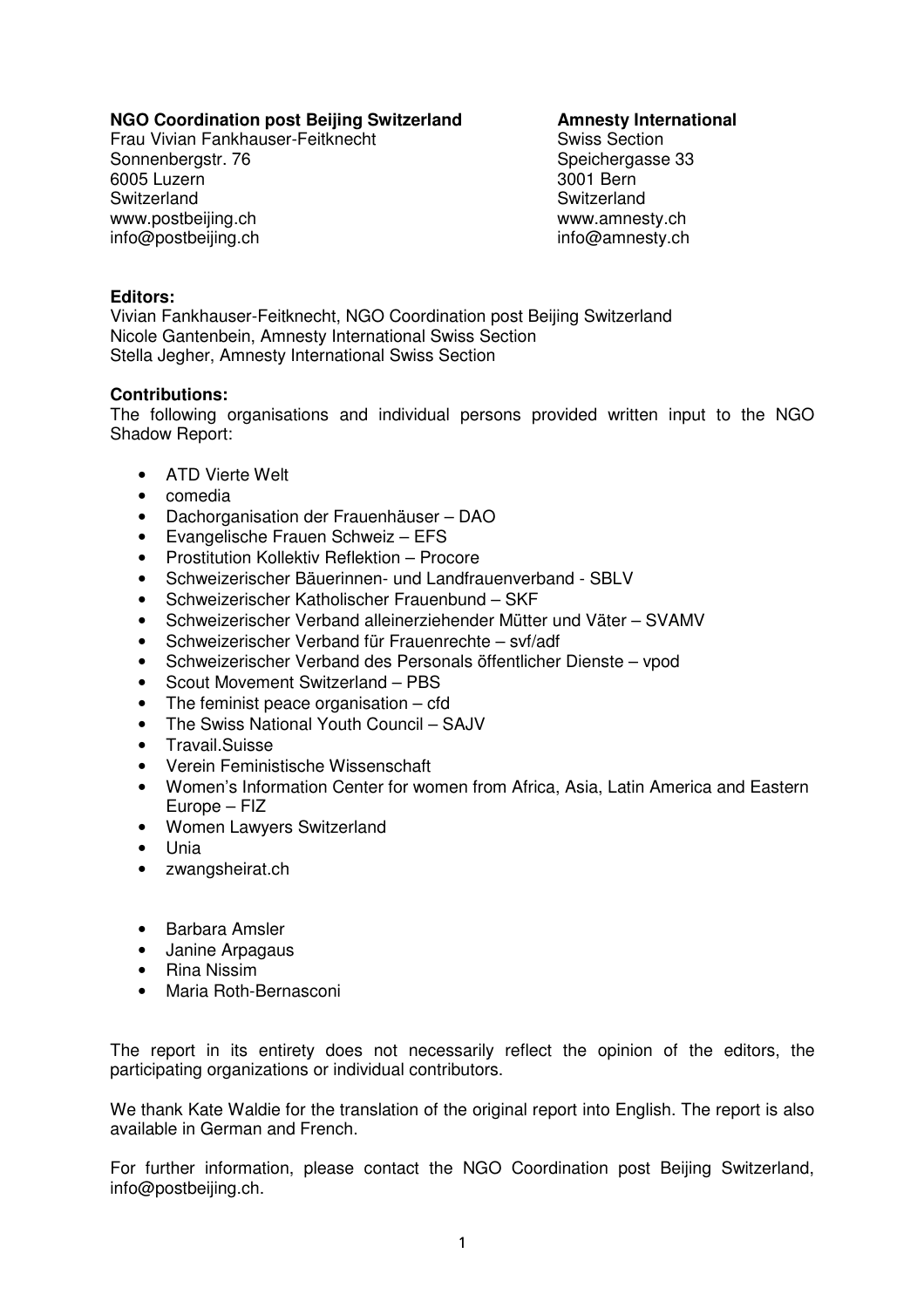# **Table of contents**

| 3. Article 2: Measures to combat discrimination in legislation and practice  6                   |  |
|--------------------------------------------------------------------------------------------------|--|
| 3.1. Article 2 to figure 3: Enshrining gender equality institutionally in federal and cantonal   |  |
|                                                                                                  |  |
| 3.2. Article 2 to figure 4: Gender mainstreaming und gender budgeting  8                         |  |
| 3.3. Article 2 to figure 6: Combating discrimination against migrant women and other             |  |
|                                                                                                  |  |
|                                                                                                  |  |
|                                                                                                  |  |
| 5. Article 5: Combating stereotyped roles, recognising the joint responsibility of men and       |  |
|                                                                                                  |  |
| 5.1. Article 5 to figure 1: Combating stereotyped roles in the media12                           |  |
| 5.2. Article 5 to figure 2: Fighting stereotyped roles at school and in training12               |  |
| 5.3. Article 5 to figure 3: Promoting equal sharing of domestic and family tasks13               |  |
| 5.4. Article 5 to figure 4: "Die rote Zora" award and article 5 to figure 5: National            |  |
|                                                                                                  |  |
| 6. Article 6: Eradication of trafficking in women and exploitation in prostitution14             |  |
|                                                                                                  |  |
|                                                                                                  |  |
|                                                                                                  |  |
|                                                                                                  |  |
| 7.1. Article 7 to figure 1: Encouraging women to participate in political life 17                |  |
|                                                                                                  |  |
|                                                                                                  |  |
| 8.1. Article 10 to figure 1: Education status and access to education programmes and             |  |
| establishments, combating stereotyped roles in training/choice of occupation 18                  |  |
|                                                                                                  |  |
|                                                                                                  |  |
|                                                                                                  |  |
|                                                                                                  |  |
| 9.1. Article 11 to figure 1: Access to the labour market and pay equality: statistical trends in |  |
|                                                                                                  |  |
| 9.1.1.                                                                                           |  |
|                                                                                                  |  |
| 9.1.3.                                                                                           |  |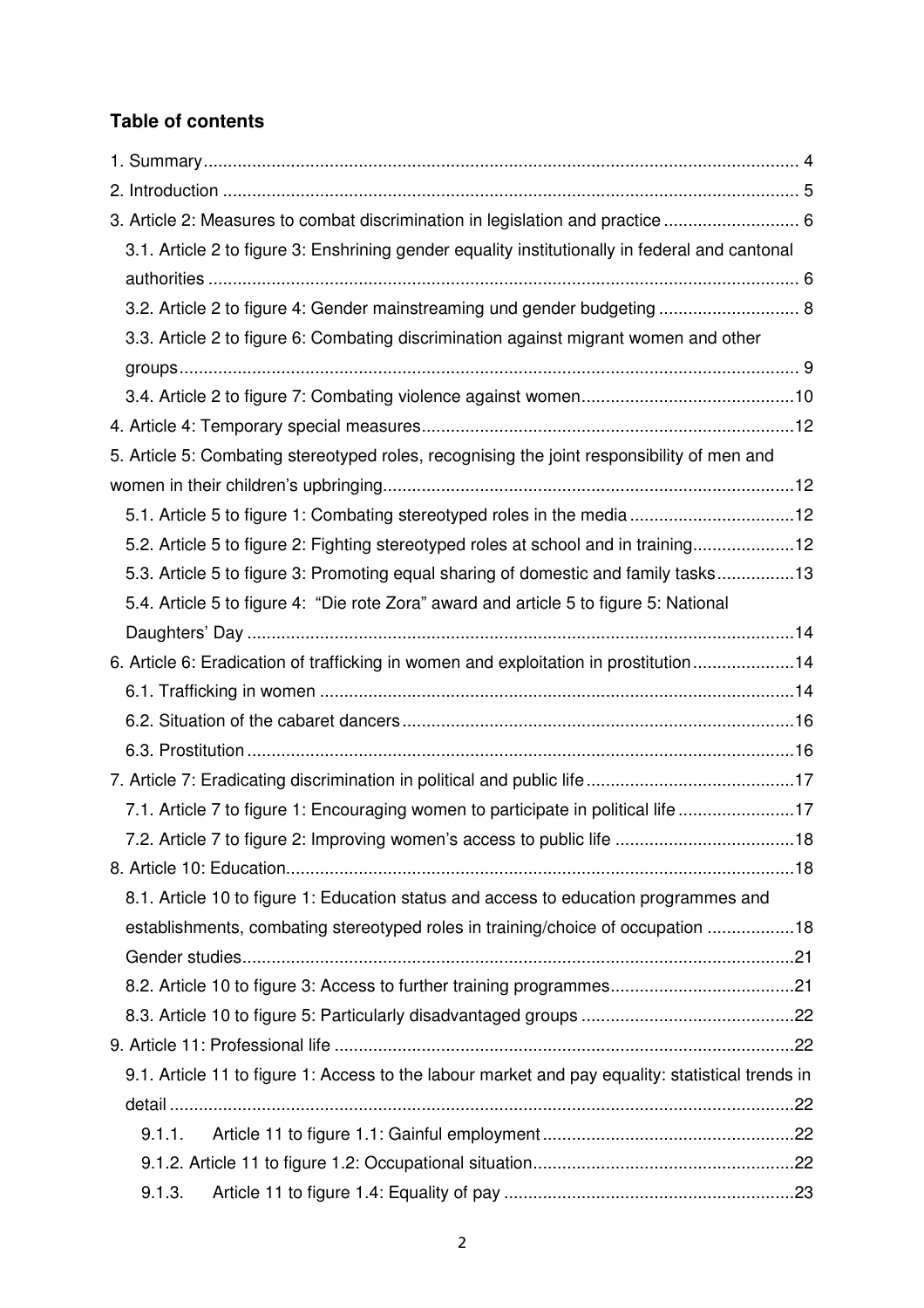| 9.2.1. Article 11 to figure 3.1: Revision of old age and survivors' insurance (OASI)23      |  |
|---------------------------------------------------------------------------------------------|--|
| 9.2.2. Article 11 to figure 3.2: Amendment of invalidity insurance (II) 24                  |  |
|                                                                                             |  |
|                                                                                             |  |
|                                                                                             |  |
|                                                                                             |  |
|                                                                                             |  |
| 10.1. Article 12 to figure 4: Access to the health service for particularly disadvantaged   |  |
|                                                                                             |  |
|                                                                                             |  |
|                                                                                             |  |
|                                                                                             |  |
|                                                                                             |  |
| 13.1. Article 15 to figure 1: Legal capacity in civil law issues and with regard to marital |  |
|                                                                                             |  |
|                                                                                             |  |
|                                                                                             |  |
|                                                                                             |  |
|                                                                                             |  |
| 15. Article 24: Measures for the full implementation of the convention32                    |  |
|                                                                                             |  |
| 15.2. Article 24 to figure 2: The matter of ratifying the additional protocol of the CEDAW  |  |
|                                                                                             |  |
|                                                                                             |  |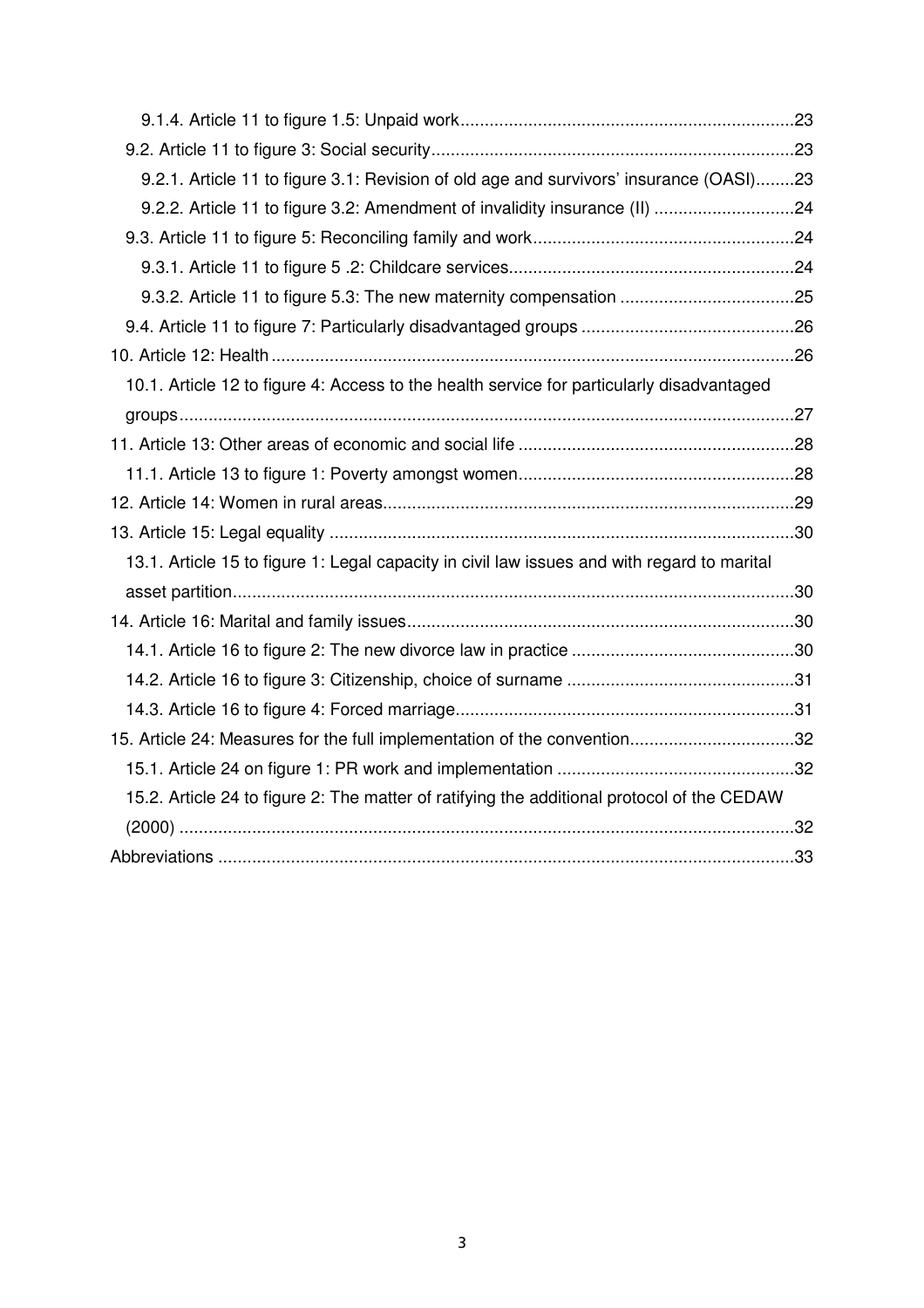# **1. Summary**

Despite various measures and efforts in the field of equality of women and men, there is certainly still a long way to go in Switzerland on the road to gender equality. Discrimination against women ranges from various parts of every day life to structural discrimination and discrimination in legislation. This is why it is of vital importance to discuss the issue of equality and to encourage greater awareness amongst public authorities, competent institutions and the general public.

At the **institutional level,** various gender equality bodies are being downscaled, both at the national and cantonal level, whether by cut-backs in financial or human resources or by restricting their scope of action or by completely shutting down these bodies. Whilst equal opportunities directives, gender mainstreaming and gender budgeting concepts may often exist on paper, in practice they are not implemented sufficiently, if at all.

**Stereotyped roles** are still widespread in Swiss society. The media and schools could make a big contribution to equality in this sphere by presenting and promoting alternatives to the traditional role models. The **education system** above all could bring about significant improvements by systematically including gender equality as a topic in the syllabi. Numerous projects carried out especially to raise awareness of gender roles amongst girls have either been cancelled to cut costs or extended to boys and have thus been robbed of their original purpose. Young people's **choice of occupation** is still also strongly influenced by genderspecific patterns and social norms. Although an according Vocational Education Act exists, the Confederation seems to have no clear project to promote equality at all levels of education. In the cantons, equality is also meant to be enshrined in the Education Act, but to date this is not the case everywhere.

In the **world of work** women still face wide-ranging discrimination. One serious point is equality of pay. Success in this field has been due less to awareness campaigns and more because of law suits over pay or the introduction of pay systems based on analytical job classification. Furthermore, over 50% of women work part-time which results in multiple discrimination (in terms of social insurance, further training, overtime pay etc.) and women work disproportionately often in situations lacking job security (low-wage sectors, non-secure employment relationships). The **social security system** also contains discrimination against women, as it is based on an uninterrupted working life and situations women often face in life (unpaid work, interrupted career, part-time work) are scarcely taken into account. Moreover, it is more difficult for women to enter working life again after childbirth due to a lack of childcare provisions. Despite the introduction of a national minimum standard for maternity compensation, in practice there are various loopholes and paternity leave is no closer to becoming a reality. To promote equitable family and working models, further awareness campaigns are needed for there to be a real, recognised and accepted understanding of work in terms of equality. Laws must also be amended for it to be possible, to reconcile family and work fairly for both partners, without being subject to huge financial disadvantages. Single mothers, elderly women and families with a large number of children are disproportionately affected by **poverty.** Various unfavourable regulations in laws concerning children and divorce play their part in this.

**In politics also** we have yet to see equality: women continue to be underrepresented in the government and parliament at the national and cantonal level. To change this, measures need to be taken, which are binding and are implemented at the national level with sufficient resources. One possibility worth discussing is the introduction of binding quotas, as explicitly permitted by the CEDAW.

**Violence against women** still remains an acute problem in Swiss society. Despite success on a legal level, in practice much remains to be done in combating it. For example, setting up and financing women's shelters is still not considered the responsibility of the state and it is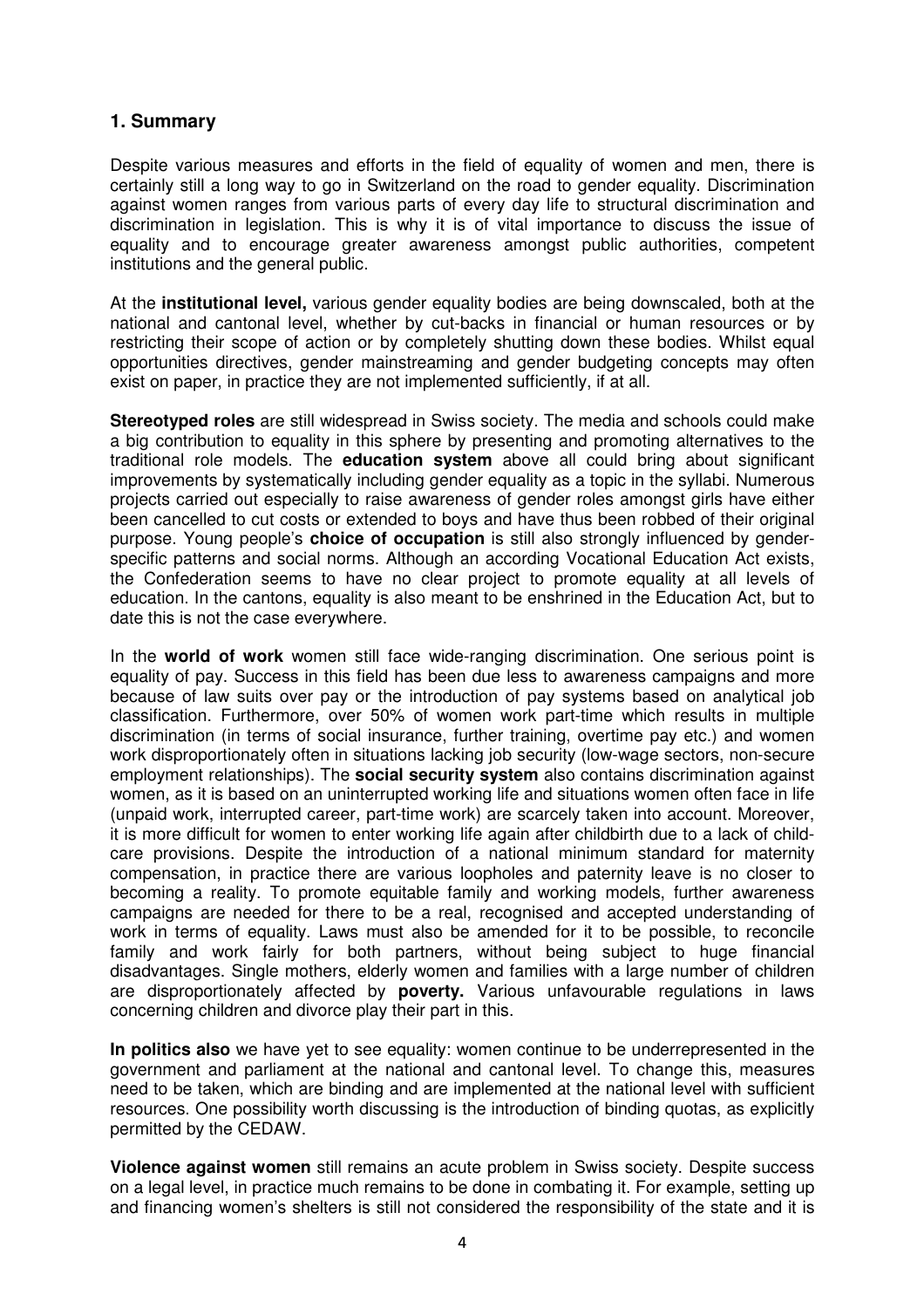not regulated by law at the federal or cantonal level. The provision of victim support varies from canton to canton. The same applies to the enforcement of the Protection Against Violence Acts, which depends a great deal on the degree of awareness amongst public authorities and on the resources available to back it. There is an almost complete lack of action for targeting abusers.

When it comes to effectively combating **trafficking in women,** there is still a long way to go in Switzerland. Victim protection is inadequate as it is not subject to uniform implementation and too little specialised advice is available. Uniform implementation is also lacking in the law governing residency, as is legal certainty as residency is still subject to cooperation with the authorities. The penalties faced by perpetrators are relatively small by comparison. Switzerland has yet to sign the Council of Europe convention which recently came into force.

**Migrant women** are particularly affected by structural discrimination, whether in access to education, in working life, or in social security. Foreign women often work in under-qualified jobs and their foreign diplomas are rarely recognised. Legislation also contains various forms of discrimination against foreign women. One example being the insecure residency right of women migrants who are the victims of violence and who have an uncertain residency status or one which depends on the husband. The political discourse surrounding the rights of migrant women is also often shaped by racist stereotypes, even on issues where it is predominantly meant to be about protecting them, such as the issue of forced marriage.

Not enough people know about the **CEDAW convention** in Switzerland - not just amongst the general public but also amongst public authorities and experts. The fact that the Federal Supreme Court did not refer to the corresponding article of the CEDAW, in its decision to judge temporary positive special measures legitimate, is an example of this. There were practically no PR activities by the Confederation to announce the first and second country report; information and awareness activities are carried out first and foremost by NGOs and volunteers.

# **2. Introduction**

In 2008, the Swiss government delivers its **third country report on the implementation of the Convention on the Elimination of all Forms of Discrimination against Women (CEDAW)** to the CEDAW Committee. As was the case for the first and second report by Switzerland on the implementation of the CEDAW convention in 2002/2003, Swiss nongovernmental organisations are seizing this opportunity to put forward their view of the situation in a shadow report and to adopt a critical stance on a range of issues. The shadow report was coordinated and edited by the **NGO Coordination post Beijing Switzerland** and the **Swiss Section of Amnesty International**. Nineteen organisations (see list) have contributed and incorporated their experience and expertise. The shadow report does not aim to provide a complete commentary of the third country report, but rather to highlight priorities. In the individual contributions, the participating NGOs highlight areas they view to have been given no or too little importance in the official report and outline where they see a need for action.

The individual contributions do not necessarily reflect the views of the NGO Coordination post Beijing Switzerland, its member organisations or the Swiss Section of Amnesty International. Wherever particular topics have caused controversy, the editors have tried to indicate this in the report.

Editors: **NGO Coordination post Beijing Switzerland Amnesty International, Swiss Section**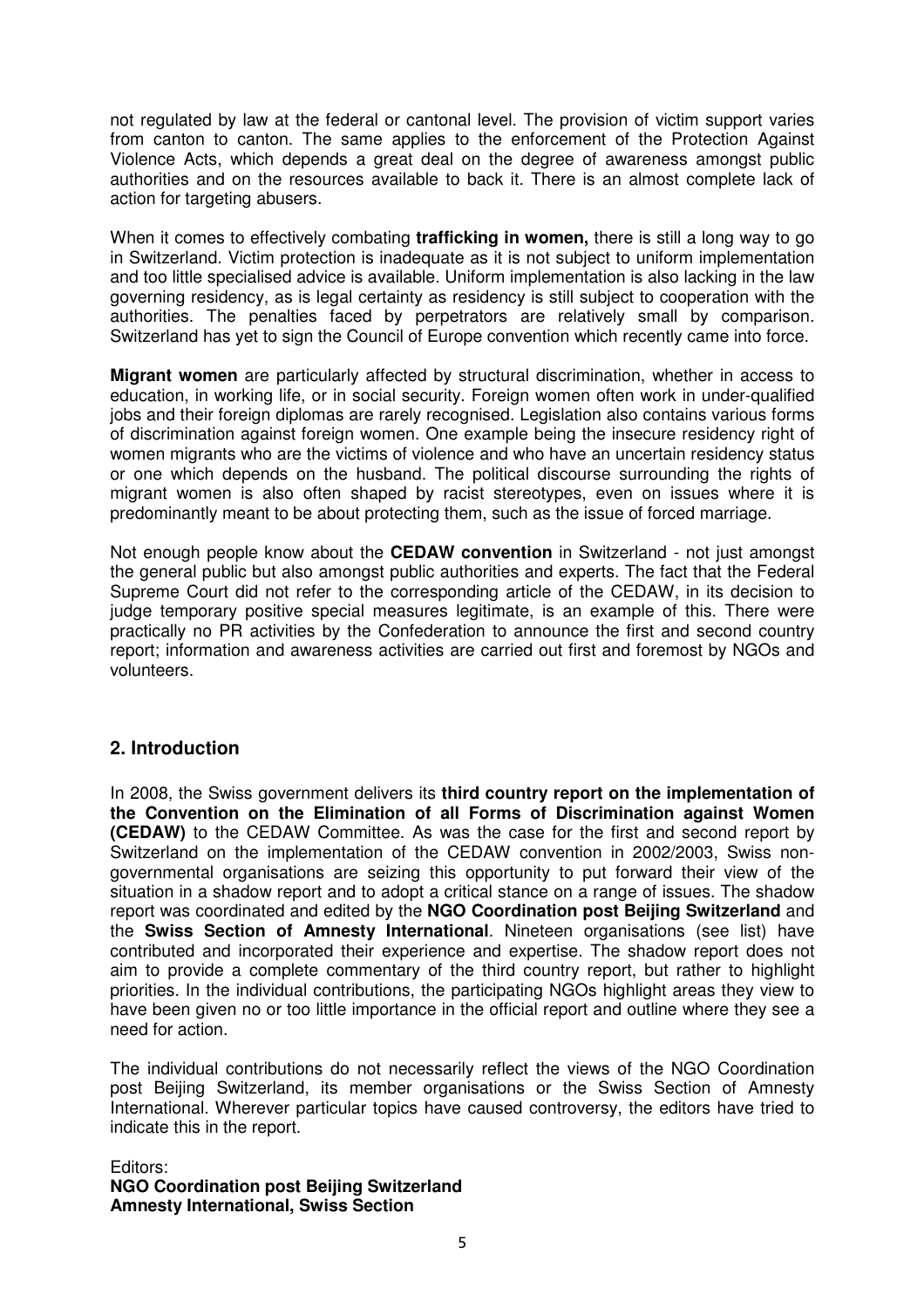# **3. Article 2: Measures to combat discrimination in legislation and practice**

#### **3.1. Article 2 to figure 3: Enshrining gender equality institutionally in federal and cantonal authorities**

#### **Federal Office for Gender Equality (FOGE)**

With a budget of 2.7 million Swiss Francs – including the budget of the **Federal Commission for Women's Issues** – plus 4.3 million Swiss Francs as bound expenditure for financial support to promote gender equality at work as per the Gender Equality Act, the FOGE has very little funding, given its wide variety of interdisciplinary responsibilities and mandates. However, the FOGE's sophisticated public awareness and information activities and its participation in the legislative processes are absolutely essential in order to secure what has already been accomplished in the field of gender equality, to avoid setbacks in the future and to move forward on the road to equality.

The Federal Council has acknowledged this and put the FOGE in charge of various tasks related to evaluating the effectiveness of the Gender Equality Act, which aim to bring about progress in gender equality at the workplace.

That notwithstanding, in November 2007 the National Council once again forwarded a motion, which would result in the FOGE's fields of activities being drastically reduced – notably to concentrating exclusively on the integration of foreign women (06.3706 Wehrli motion). Such initiatives must be considered a real threat to the progress of equality in Switzerland.

#### **Recommendation**:

• The FOGE's continuous and competent work must be continued absolutely, the resources provided for this must be increased further and the FOGE's remit must not be scaled down.

# **Gender equality at work in the Federal Administration1**

Although the Federal Administration (Bvw) has binding stipulations with specific targets to ensure equal opportunities for women and men as a result of the **equal opportunities directives** of 1991 and additional Federal Council mandates, these are scarcely adhered to (any longer). The Bvw has not faced any consequences as a result. Sixteen years on, gender equality is still not a matter of course or even reality in the Bvw<sup>2</sup>.

For example, the **proportion of women** in the Bvw as a whole is only now increasing slightly and is practically stagnant at 30%, far from the parity set down in the directives. In the upper pay categories, and thus in the executive positions, the proportion of women is even lower  $(10.4\%)$ . In the top pay categories  $30 - 38$  in particular, the proportion of women is a mere 8.1%; the increase of 5 percentage points that the Federal Council called for has not materialised. This is particularly worrying given the drop in the number of women amongst new entrants at the Bvw<sup>3</sup>.

**Pay**: Women at the Bvw still earn more than 10% less than men. Since 1995, the pay median of women has been almost constantly three categories lower than that of the men. New forms of discrimination against women arose as a result of the new pay system with performance pay components and bonuses. Women are disproportionately often in the lower pay categories and in part-time employment. The performance of the employees in this type of employment is evaluated more negatively and the performance pay share is lower. Women are underrepresented in positive evaluations and overrepresented in the negative ones. When it comes to recognition bonuses, task-specific bonuses, labour-market bonuses or position-related bonuses, the discrepancy is far more striking.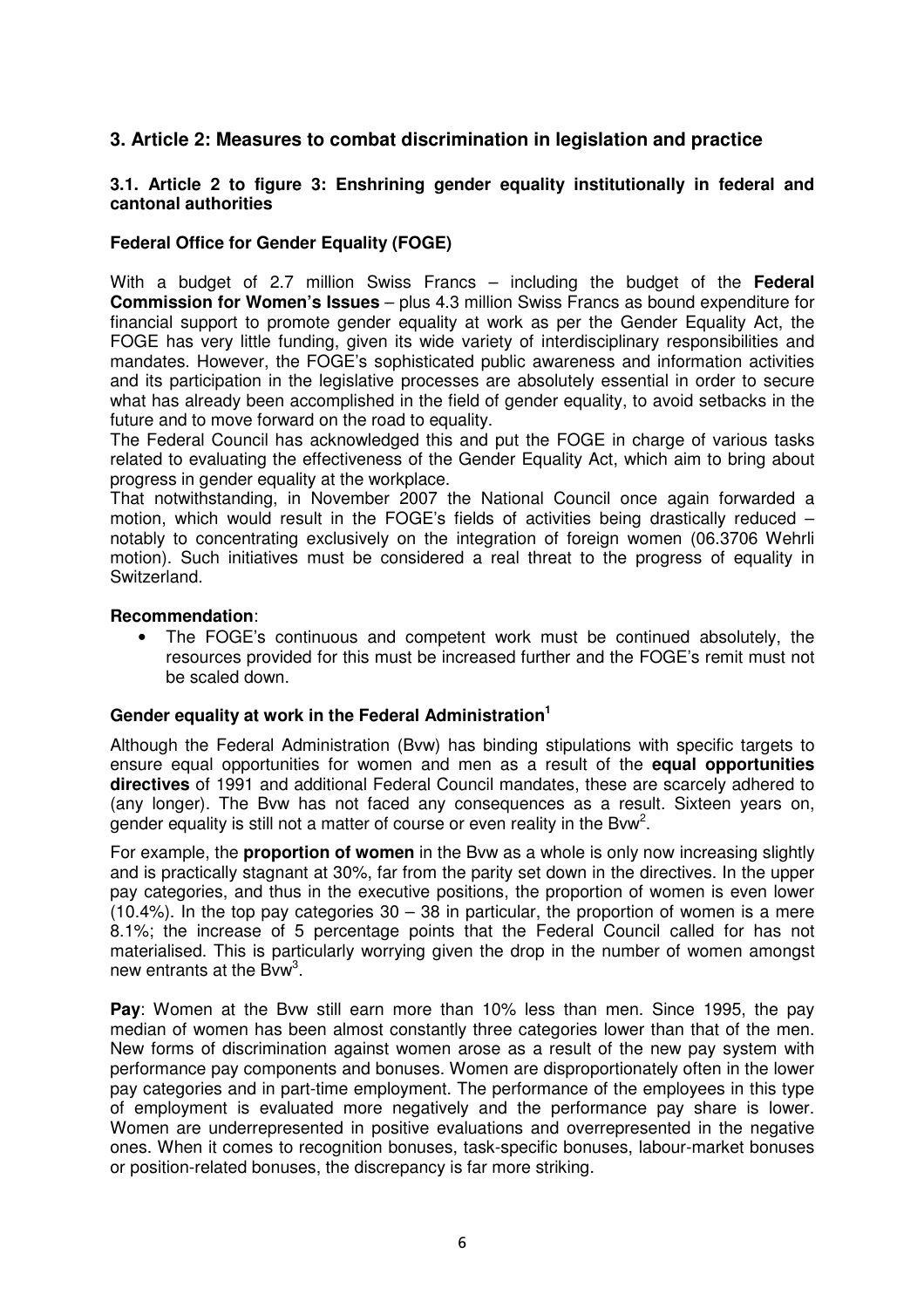Progress in **part-time work** for men and in part-time work at an executive level (including job sharing, in management positions as well) is scarce. It remains to be seen whether the Federal Department of Economic Affairs' stipulation that all vacancies must be advertised as eligible for job sharing will be successful.

The credit for **child care contributions** that employees at the Bvw receive has also been reduced. It has also been decentralised and spread across the different departments, which is likely to lead to worse services and to too many resources being tied up in the administration of services.

The widespread deep **dissatisfaction** amongst employees working for the state is even more pronounced amongst women. 26% of the women compared to 9% of the men are dissatisfied with the equality of opportunities for women and men. With regard to reconciling professional and private life (work-life balance) only 15% of women are very satisfied. This is nonetheless twice as high as for the men (8%). Women also believe they have poorer **career development prospects**.

The role of **officers for the promotion of equal opportunities for women and men** at the Federal Office of Personnel (FOPER) was watered down by changing them into diversity management officers, leaving less and less time for equal opportunities. Since FOPER develops, helps to implement and evaluates strategic targets and measures for the entire Bvw, and is supposed to assume the function of a role model, this sends out the wrong signals.

Individual positive examples cannot blind us to the fact that not just the FDJP, but countless other departments have also done away with their gender equality officers and that the remaining officers scarcely have enough time or financial resources and often lack competences. In many cases there is no specific mandate. Many departments still fail to firmly set the **implementation of equal opportunities as an interdisciplinary task.** In 60% of departments there is no target to increase the proportion of women in executive positions, only one quarter give priority to female applicants to ensure that women and men can be equally represented at all levels.

The massive cut-backs in staff and the cost-cutting programmes are not reviewed for their impact on women in terms of gender mainstreaming.

#### **Recommendations:**

- The Federal Council **directives** on the implementation of equal opportunities for women and men at the Bvw (equal opportunity directives) and the Federal Council mandates dating 18.10.2000 must finally be **enforced**.
- The promotion of equal opportunities must be included in management target agreements as a **measurable target**. If this target is not met, this must impact upon appraisal and thus on performance-related components of pay.
- **Gender-differentiated analyses for budgetary and staffing policies** must be introduced, in particular for rationalisation and cost-cutting measures.
- Better **reconciliation of family and work**, in particular by providing better childcare services (and care services for ill family members) during working hours and by promoting part-time work for men and executive positions.
- Bvw **management methods** and management by objectives must be supplemented by systematic gender equality controlling.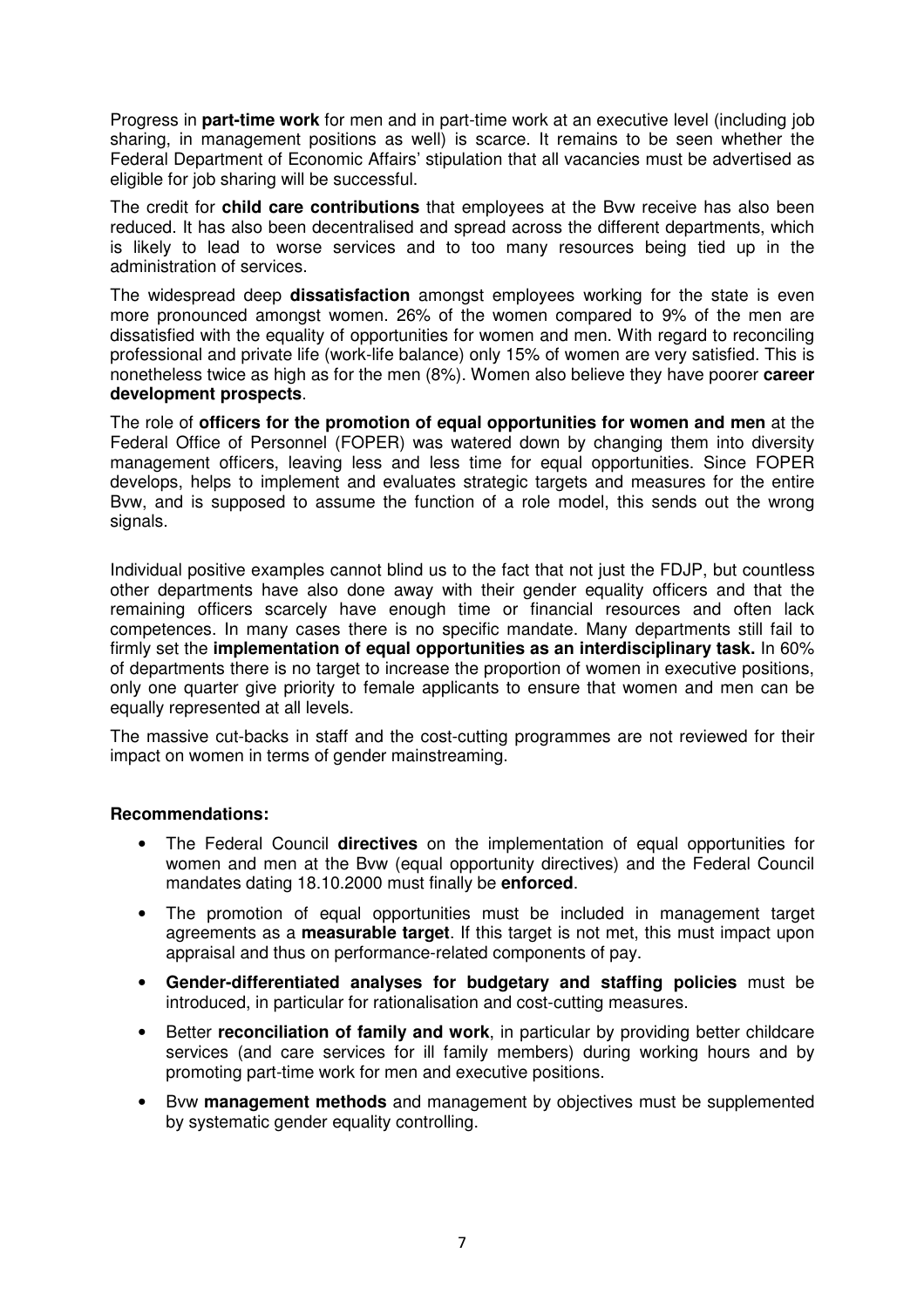# **Cantons**

Seven cantons still provide no human or financial **resources** whatsoever for gender equality work; one other canton has simply put a gender equality commission in charge of managing finances for projects. Some cantons do not even have a gender equality commission. Furthermore, over the last five years, what are in part sensitive **job and budget cut-backs** have been made at the FOGE and the existing cantonal gender equality offices. Further cause for concern is that in many places, existing gender equality offices and/or commissions and their mandates are constantly being called into question. There are many different causes and reasons behind this. Often the reason is cost-saving measures. If the gender equality offices lose their position directly below the executive and their interdisciplinary function, they risk losing their influence in turn, as then there would no longer be direct access to a member of the government. The constant threats posed by parliamentary campaigns also tie up staff and working hours which then cannot be used for gender equality issues. Most branches of the executive either tolerate or accept gender equality work, but do not support it clearly and explicitly. One observes that as a result of administrative reforms, the gender equality offices are being denied their role of reporting directly to the executive and are being dropped down a few rungs in the hierarchy. However, activities and projects from the lower levels of the hierarchy are considered less important. This means that gender equality work is deprived of its influence, and its function as an interdisciplinary interface can only be carried out under difficult conditions, if at all.

If no one in the canton has a mandate to tackle the promotion of gender equality in law and in practice, or if resources are cut to such a great extent and/or the body responsible is integrated into the administration in such a way that it can no longer assume this function, the constitutional provision is not fulfilled.

#### **Recommendation:**

• There is a continued need to set up gender equality offices equipped with the necessary resources and authority to ensure that gender equality finally becomes reality.

#### **3.2. Article 2 to figure 4: Gender mainstreaming und gender budgeting**

Switzerland's country report (chapter 4 no. 85 ff.) portrays the selective introduction of **gender mainstreaming** (GM) in individual departments of the Federal Administration and in individual cantons as mainly positive. NGOs take a far more **critical** view. It may be true that the concept of GM was temporarily somewhat in fashion. But in reality, most GM projects faltered in the early stages or converting concepts into everyday political and administrative practice failed or degenerated into tokenism. The **causes** are:

- No specific human and financial resources were allocated (the incorrect view prevailed that GM does not require extra resources);
- A lack of political will amongst decision-makers (for example, both parliamentary councils recently explicitly rejected initiatives in this direction<sup>4</sup>);
- A lack of sensitivity and expertise in bodies and amongst staff who are meant to be responsible for implementation;
- Rationalisation of resources at the few bodies which really did feel responsible for monitoring GM, notably the specialist gender equality departments (see chapter 3.1.).

Often, GM actually also proved to be clearly counter-productive, notably when specialist gender equality departments were closed down with the claim that they were no longer necessary thanks to GM. A proper steering and monitoring function was then clearly lacking. Apart from individual cantonal and municipal projects GM only really had an impact as part of the foreign policy, the policy of peace and the international cooperation so far.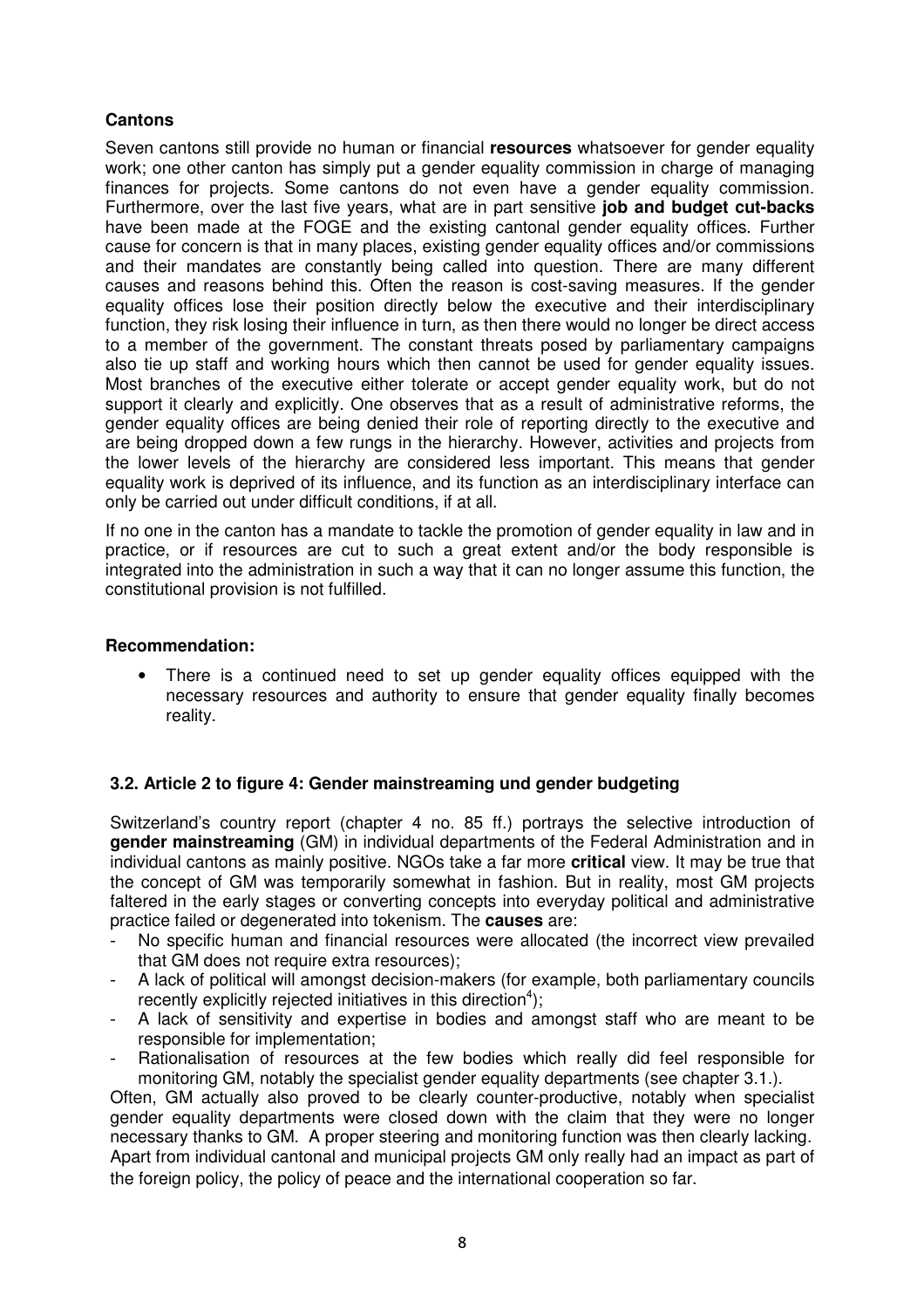As far as **gender budgeting** is concerned, the official report quite rightly points out that only very few cantons, individual cities and a few federal departments have launched (rudimentary) trials using this concept. The projects did not go beyond simple analysis: expectations that gender-specific analyses of government spending would lead to an actual redistribution of funds between women and men proved to be unrealistic, because in the Swiss political system and its budgetary decision-making processes it is almost impossible to do so top-down. But what the report also fails to mention is that various cantons specifically decided against drawing up a gender budget – the legislature of the canton of Bern, for example, rejected a motion to introduce GB on 6.6.2007.

#### **Recommendation:**

- GM projects should only be continued if **resources** are actually made available for it.
- GM projects must go hand in hand with an **increase** and not a decrease in **specialist gender equality departments**.
- Against the backdrop of omnipresent cost-saving measures, **public spending** and budgets at all political levels must **be broken down gender-specifically** so that the gender-specific effects of cost-saving measures on women (including the impact on unpaid work by women) can be made visible and (further) discrimination against women can be prevented. The Basel-Town canton is doing ground-breaking work in this area, as the country report quite rightly mentions.

#### **3.3. Article 2 to figure 6: Combating discrimination against migrant women and other groups**

**Foreign nationals** are part of the "working poor" in Switzerland twice as often as Swiss nationals<sup>5</sup>. On average they have a lower level of education and professional status and take part in further training considerably less often. <sup>6</sup> Migrant women earn around CHF 1000 less per month<sup>7</sup> than Swiss women and are more likely to live in traditionally organised marital and family systems with more children and a clearer division of roles between the sexes.

The country report attributes this largely to the **individual situation** and circumstances of the migrant women as the reason for this discrimination. It makes particular reference to the situation of migrant women from families « who wish to maintain traditional roles and perceptions of women » (no. 98). With this evaluation, it ignores important aspects of **structural discrimination** and indiscriminately adopts culture-based descriptions to explain discrimination against migrant women.

It is absolutely imperative that structural obstacles to **access to resources and participation** (legal restrictions for non-nationals, non-recognition of foreign diplomas etc.) are mentioned, so that discrimination and combating it are not declared a problem of the migrant women themselves (See below also: article 10 to figure 5 and article 11 to figure 7).

#### **Controversial compulsory language learning as a tool to counter discrimination**

The question of whether compulsory language learning for migrant women should be promoted as a means of overcoming structural discrimination is a cause of controversy amongst experts of the state and NGOs in Switzerland. On the one hand, there is the argument that mastering the local language is an important factor for integration and combating discrimination and can help migrant women to free themselves from possible situations of dependence both in their own community of origin and in majority society (confinement to lower social classes, exploitation at work etc.) and to enter society as equals. On the other hand, there are fears that making this compulsory would be additional discrimination and an additional obstacle – in particular if residence permits can be issued on the provision of language skills. With the new Foreign Nationals Act (AusländerInnengesetz – AuG, see footnote 16) migrants can indeed be forced to learn the national language.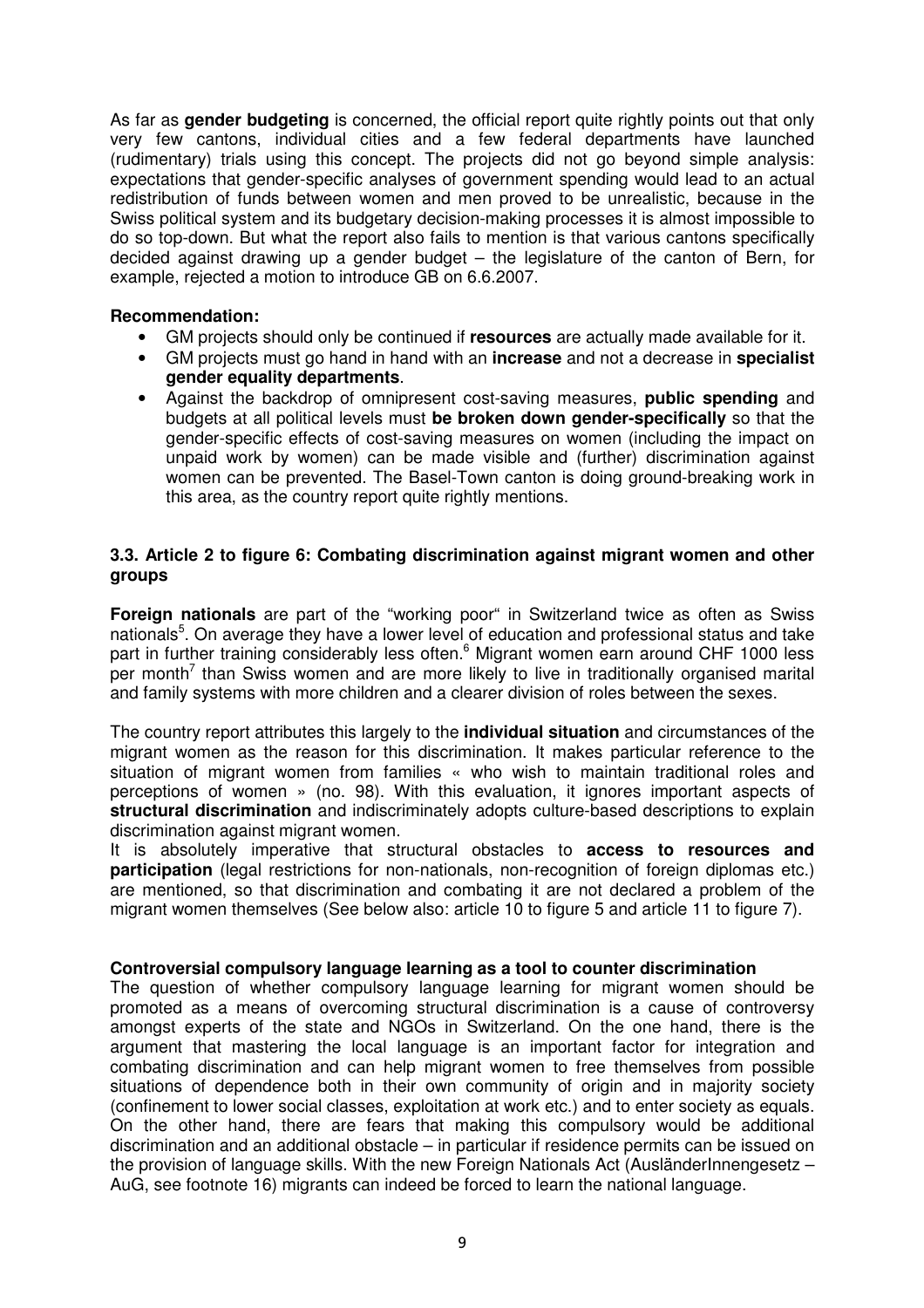#### **Recommendation:**

- What is needed is an open access to **range of courses tailored to people's needs** which is geared towards work and everyday life, which takes into account sectorspecific, professional and family circumstances and which above all is compatible with working hours and family commitments. Both the state and employers should provide support here.<sup>8</sup>
- For compulsory course attendance to make sense at all especially for migrant women working in low-paid sectors – the preconditions for successful attendance first have to be created.

#### **3.4. Article 2 to figure 7: Combating violence against women**

#### **Women's shelters**

Currently, the 17 women's shelters in Switzerland are now recognised as irreplaceable institutions in the social apparatus. In some cases this has taken over thirty years of constant work to do away with taboos and to build up the network. Nonetheless, their **financing is anything but secure and varies a great deal from canton to canton.**

Political attempts to get the **Confederation to participate** in the funding of women's shelters and to improve cooperation between cantons have failed repeatedly since the 1990s. The Confederation leaves the funding to the cantons. But the cantons have no obligation to either set up or financially secure these shelters. The political opportunities in recent years to introduce a **cantonal obligation** to finance women's shelters were missed: in the new constitutional stipulations on the financial balance between the cantons, setting up and financing shelters for women affected by violence was not listed in the areas of responsibility for which inter-cantonal cooperation can be declared obligatory. And when the new article on protection against violence in the Civil Code (article 28b Civil Code) was adopted, the introduction of an explicit obligation for the cantons on this was rejected by parliament. Support for women's shelters is based on the implementation of the federal Victim Support Act (Opferhilfegesetz - OHG), the cantonal Social Assistance Acts (Sozialhilfegesetze) and other decrees. Wherever the OHG provisions do not take effect (anymore), the **municipalities** have to be approached for financing. But they then use the social assistance acts as a prop which leaves a great deal of room for interpretation. In **times of rising social spending** the victims of domestic violence increasingly become a political football in the dispute over competencies between cantonal victim support bodies and municipal social welfare authorities.

Due to a lack of regular financial security, for example from subsidies or service level agreements, the women's shelters today rely above all **on revenues paid by their clients for the individual days spent at the shelter (revenue for board)**. The proportion of these boarding costs covered by the authorities via the cantonal victim support departments varies greatly from canton to canton. Evaluating whether and for how long shelter accommodation for a woman, who has been the victim of violence, will be financed is first and foremost the task of the municipal social welfare institutions – and thus depends greatly on the individual opinion, expertise and stance of the employees responsible within a particular municipality. At the same time, the boarding costs are per se a very variable source of revenue and thus a very insecure basis for funding which requires other private sources of revenue in addition. Consequently, women's shelters have to invest more time in the search for private funding – time which is lacking for both actual counselling work and for intervention and prevention activities<sup>9</sup>.

#### **Protection Against Violence Acts (Gewaltschutzgesetze)**

Whilst laws on protection against violence are to be welcomed, they **are not sufficiently effective in any canton to be able to provide adequate protection in all situations to women who are the victims of violence.** Furthermore, in some cantons, protection against violence articles are only minimally developed and are not coupled with a comprehensive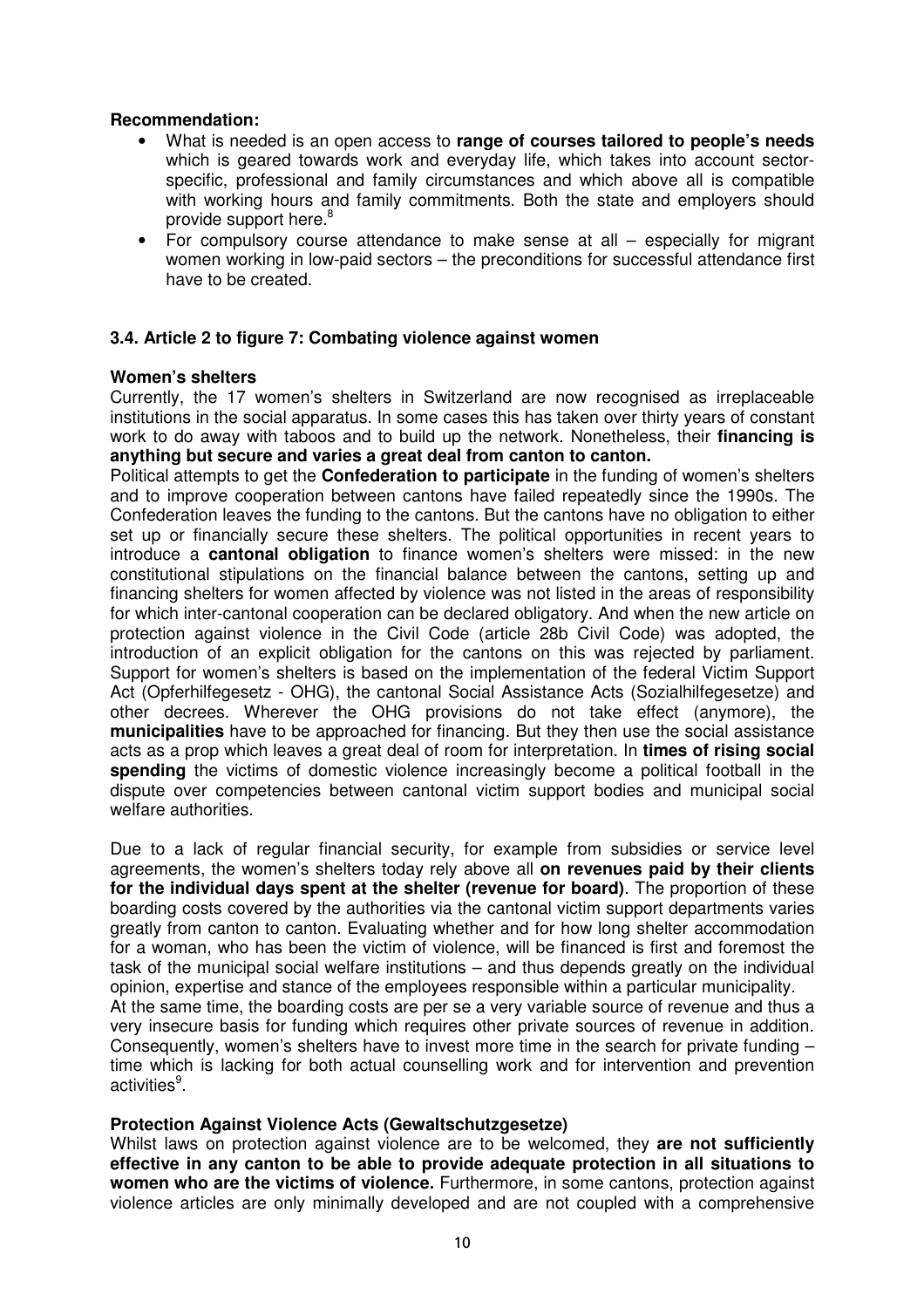intervention and prevention strategy. The eviction order measure is also insufficient in family systems where the abuser's control and domination is then simply exercised by other male family members in his place. In many cases, evicting or arresting the abuser is not enough to ensure that children will not be abducted. Moreover, most victims require professional support and an environment of peace and security to regain emotional stability. Women's shelters therefore continue to play a central role in interdisciplinary intervention strategies.

#### **The vulnerable situation of migrant women affected by violence**

**Abused women whose residency status is uncertain or depends on their husband** continue to find themselves in a particularly vulnerable situation because they have to fear the loss of their right of residence in Switzerland should they separate from their husband. Consequently, these women often do not make use of the support services available at all, or the option of filing a complaint and they certainly do not press charges.

Political endeavours to create a residency entitlement for abused migrant women enshrined in federal law failed. In the **new Foreign Nationals Act (AusländerInnengesetz – AuG)** as well, only a "can" provision was introduced. Furthermore, this law makes the right of abode dependent on the degree of "integration". This is measured in terms of integration in the labour market (generally not fulfilled by women who take care of the home and the children), integration within the community and in society as a whole. Often, Swiss children are also forced to leave the country, as the foreign mother is refused residency in Switzerland and the children under the age of majority follow the mother abroad.

#### **Recommendations:**

- Today's fight against violence against women does not necessarily require new standards, but above all the **systematic application of existing stipulations as required for the rule of law**. This is true not just for the area of violence in partnerships and in marriage but also for sexual exploitation of children and dependents, the distribution of pornography, human trafficking and all forms of exploitation in the economic field.
- In order to implement the improved penal and civil code standards, sufficient **human and financial resources for the competent authorities** must be made available and their staff must receive continuous training.
- If today it is generally recognised that domestic violence is not a private matter but something that concerns society as a whole and an issue the state has a responsibility to deal with, then the **funding of women's shelters,** which provide expert in-house support for victims of violence, must also be recognised as the state's responsibility.
- **Women's shelters and children's shelters** must continue to be recognised as the **central institution** in interdisciplinary intervention strategies, as must their specific role in preventing violence, crises intervention and long-term support for the victims of violence.
- **Laws on protection against violence** must not be used as a pretext to avoid more comprehensive measures and interdisciplinary intervention strategies.
- In the field of **residency stipulations for female foreign nationals**, clear, openaccess criteria and monitoring mechanisms need to be introduced so that **abused migrant women** do then actually receive right of residency. Cantonal foreign nationals departments must be better sensitised to the issue of domestic violence and better trained in this area. Special strategies to protect abused migrant women must however in no way be linked to culturalistic, racist argumentation strategies and measures.
- The **cantons** absolutely must use their **discretionary freedom** in implementing these legal stipulations on foreign nationals to the advantage of the women concerned to as large an extent as possible.
- In order to maintain a clear overview in the federal system, the Federal Statistical Office in cooperation with the Federal Office of Police must regularly compile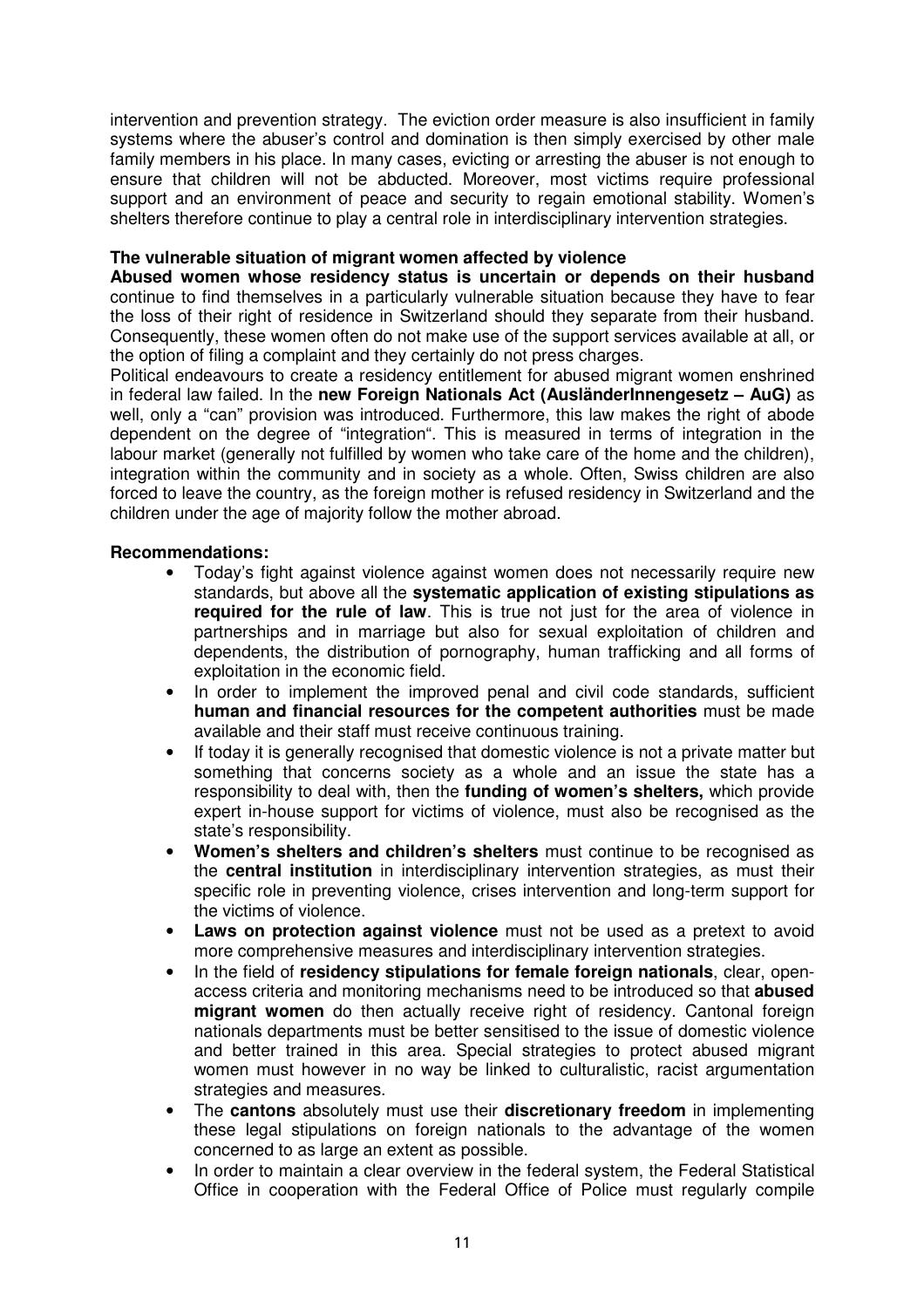**meaningful data** for the legal institutions, other public authorities and the parliaments on all levels.

# **4. Article 4: Temporary special measures**

As correctly stated in the country report in no. 144, it is deeply regrettable that in recent decisions on positive measures the Federal Supreme Court did not make use of article 4 paragraph 1 of the CEDAW, which explicitly states that temporary measures to accelerate de facto equality between women and men must not be treated as discrimination. The Federal Supreme Court thus indirectly negates the direct applicability of the provision and disregards the asymmetric nature of the convention.

#### **Recommendation:**

• The **Swiss courts**, in particular the Federal Supreme Court should **consciously apply the CEDAW as a legal instrument** and refer to article 4 paragraph 1 CEDAW in their judgements, which explicitly allows temporary special measures.

## **5. Article 5: Combating stereotyped roles, recognising the joint responsibility of men and women in their children's upbringing**

#### **5.1. Article 5 to figure 1: Combating stereotyped roles in the media**

The media, especially in the field of political coverage, assumes important functions in our society (disseminating information, generating public interest etc.). It is important therefore that women are represented equitably amongst **journalists** and at all levels, that is in decision-making positions as well (although the 32% share of women seems to be an improvement, we can only share the optimism of the report to a limited extent). Unfortunately, the country report fails to take into account media content and ignores related areas such as music, computer games and advertising. However for young people in particular, media, music, computer games and advertisements are relevant. After all it is young people especially who use their surroundings as a reference point when developing their own identity. So it is important that they have access to **alternative role models**. This gives rise to the question of how (young) women and (young) men are portrayed, an issue which deserves more attention. Even if it is extremely rare for an advertisement to be condemned by the competent commission, it is plain to see that women are often shown (semi-) naked and as objects. It is not the individual advert or poster that is key but the overall image that is being created and projected.

#### **Recommendation:**

• The media can make an important **contribution to gender equality** and against discrimination against women by not supporting traditional stereotyped roles, and actively combating these and highlighting and conveying a different image.

#### **5.2. Article 5 to figure 2: Fighting stereotyped roles at school and in training**

International studies such as PISA or cantonal surveys repeatedly highlight differences between the genders. Many cantons should be praised for including the issue of stereotyped roles in their **Education Acts** and/or on the **syllabus** and for taking **measures** in vocational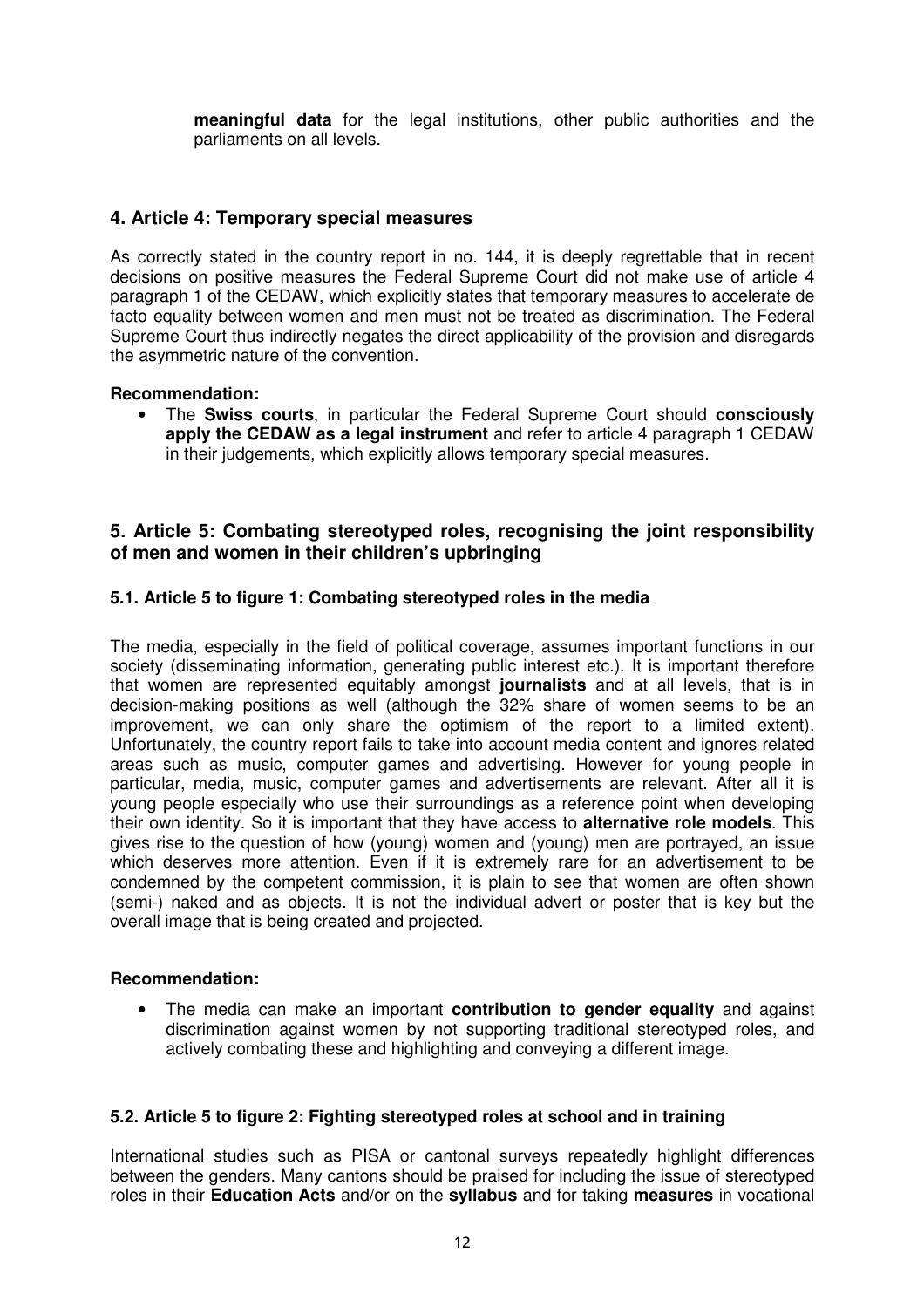training as well (the cantons' measures are outlined under article 10). The measures taken however do not appear to be very systematic overall and the responsibility for gender equality seems to be offloaded onto the teaching staff. A great deal continues to depend on the personal initiative and the awareness shown by individual teachers. Very few cantons have tackled implementation systematically and integrated gender equality bindingly into the process of school development as an interdisciplinary issue.<sup>10</sup> One also observes genderbased differences when it comes to risky behaviour and violence, which are closely connected with traditional stereotyped roles. So it is important, for a variety of reasons, to ensure that greater attention is paid to gender equality in the field of education and that this becomes more binding. This issue needs to gain effective access to different levels, not just sporadically thanks to individual, committed teaching staff.<sup>11</sup>

**Pay** continues to be a driving force behind stereotypes. In nursery and primary schools there are above all female teachers, whilst male teachers dominate in the better paid jobs in secondary schools and at universities. Text books continue to portray active male people predominantly.

## **Recommendation:**

• We demand that **systematic measures be taken in all cantons** and that these are also implemented in the classroom. Only by working together directly with children and adolescents can the stereotyped rolls be countered.

# **5.3. Article 5 to figure 3: Promoting equal sharing of domestic and family tasks**

The FOGE's **public awareness campaigns** FAIRPLAY AT HOME and FAIRPLAY AT WORK, made a vitally important and valuable contribution to bolstering the public debate on reconciling family and professional life and how paid and unpaid work is distributed between women and men. Changing social value systems and attitudes in this field is however an extremely lengthy process, making it essential to maintain the level of discussion, additional action programmes and specific plans for measures.

**Equal sharing of domestic and family tasks** between women and men is promoted, but not enough is done to ensure it is systematically put into practice. Women continue to be discriminated against in the field of gainful employment (for example in terms of pay). Parttime gainful employment leads to disadvantages compared to full-time gainful employment and housework seems to hold little attraction for men. Studies continue to show that they do far less of the domestic tasks, even if both partners work. To ensure a fair sharing of tasks, these forms of discrimination and barriers have to be done away with.

Consequently, **implementing an understanding of work** which attaches equal social value to paid and unpaid work appears absolutely essential. Terms such as maternity/paternity "leave" and baby "break", but also the distinction between "HOME" and "WORK" in the titles of both campaigns indicate that tasks carried out within the family are not yet recognised as value-creating "work", without which the commercial economy and society as such could not function at all. Fathers will get more involved in family and domestic tasks once this does not lead to the same discrimination at work as women still face today and in terms of social recognition for them.

Finally, the **media** seems to be doing far too little to **promote** equitable sharing of domestic and family tasks. On the contrary, the attitude that in "proper" families the mother takes care of the home and the children still comes through in articles, reports and readers' letters.

Furthermore, many **laws** continue to be an obstacle to equal sharing of responsibilities. This is particularly true of occupational benefits (pension fund), as insurance is only compulsory or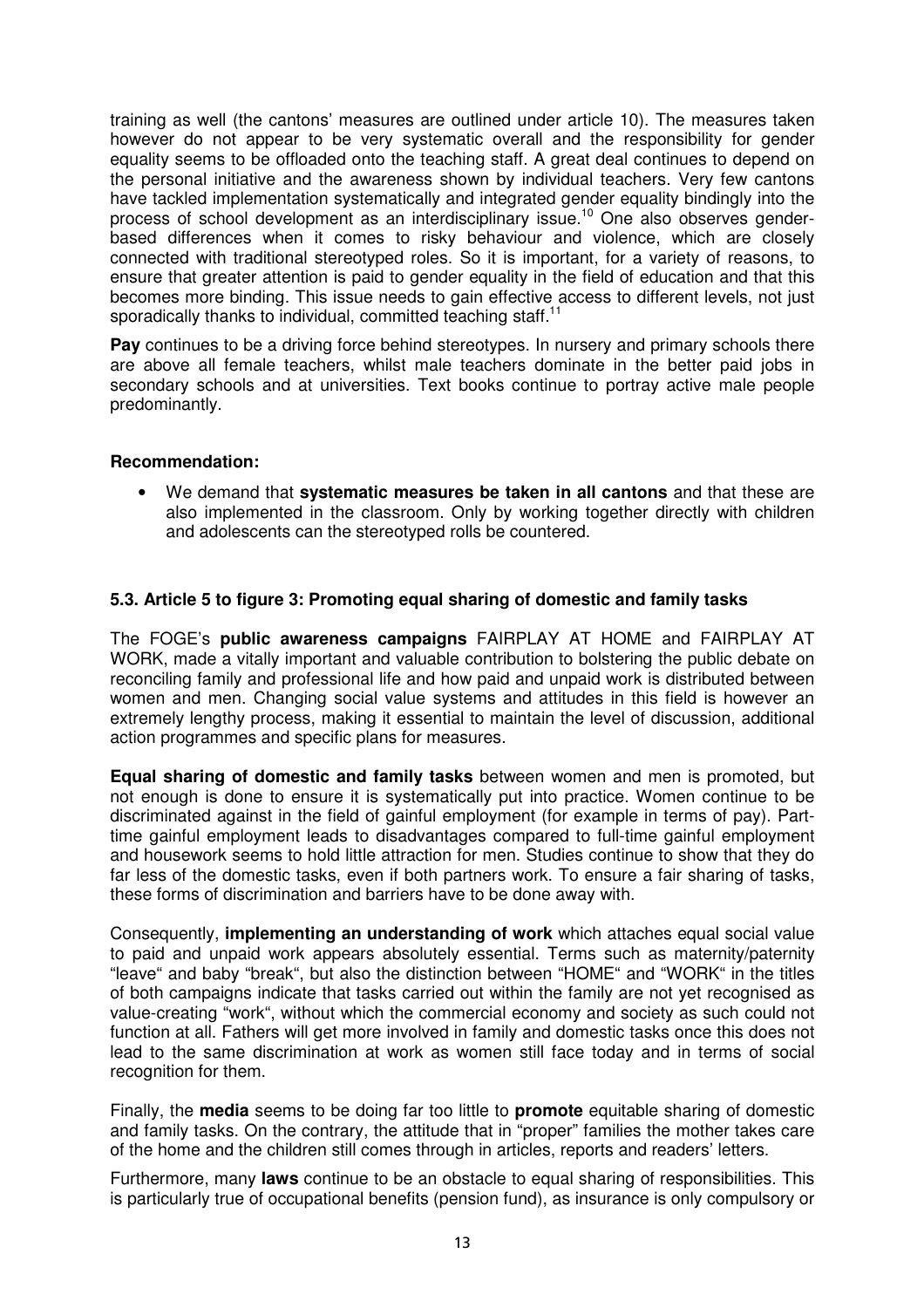possible on a voluntary basis from an annual salary of CHF 19'890 onwards, which is often not achieved with part-time work. It is also not possible to cover a person who becomes unable to carry out domestic or family tasks by drawing a pension, as daily allowances are cut if they are considerably higher than the person's income from gainful employment and if the work at home or in the family, as unpaid work, is not taken into account. There is no need to mention that women's wages, which still tend to be considerably lower, and the tax laws currently in force, which give preferential treatment to marriages with a single earner, often stand in the way of equal sharing of domestic and family tasks (see country report article 2 figure 4).

### **Recommendations:**

- Continue **awareness campaigns** and support **impetus and action programmes** to promote the reconciliation of work and family for women and men at an individual and company level (such as FOGE campaigns, seco handbook for SMEs)
- Comprehensive measures plan (including controlling) to **implement the Gender Equality Act**
- **Awareness campaigns/action programmes to promote a society-wide understanding of work** and on the value of paid and unpaid work. Since it has become known that individual factors as well as cultural and regional differences can lead to a more even, gender-unbiased sharing of domestic and family tasks, this must be taken into account and equal sharing must to be promoted swiftly and specifically.<sup>12</sup>
- Focus on **promoting part-time work amongst men and for executive positions**

### **5.4. Article 5 to figure 4: "Die rote Zora" award and article 5 to figure 5: National Daughters' Day**

As the country report outlines, good **projects** have been launched in the area of raising awareness of gender roles, but these are now already under threat once again due to costsaving issues (for example stopping the "Rote Zora" award). This is part of a general trend regarding specific projects for girls as no longer being necessary in today's modern age (that includes, for example, closing a special walk-in centre for girls in Zurich). Although fighting stereotyped roles has to target girls and boys, it is above all the girls that suffer the negative consequences (being defined according to their appearance, restricted choice of occupation, lower wages etc.). That is why in addition to awareness raising measures for girls and boys, and having adults who embody alternative gender roles, **specific projects and targeted measures for girls** are needed. This is the only way that they can develop (consciously or unconsciously) self-confidence and a critical regard towards stereotyped roles. That is why we view extending "Daughters' Day" into a "Kids' Day" with scepticism. Because the point of the exercise is not to have a general "job discovery day" but to become familiar with what were atypical roles up until that point. If Daughters' Day is extended to include boys, then it should be in order to familiarise them with the idea of taking pride in being involved at home and within the family, whilst girls are shown which atypical occupations match their skills.

# **6. Article 6: Eradication of trafficking in women and exploitation in prostitution**

#### **6.1. Trafficking in women**

#### **Protection for victims**

Protection for the victims of trafficking in women is still inadequate in Switzerland and currently no federal funding is provided for it. A lack of government commitment to an effective protection programme was cushioned in 2004 by a private initiative by an NGO –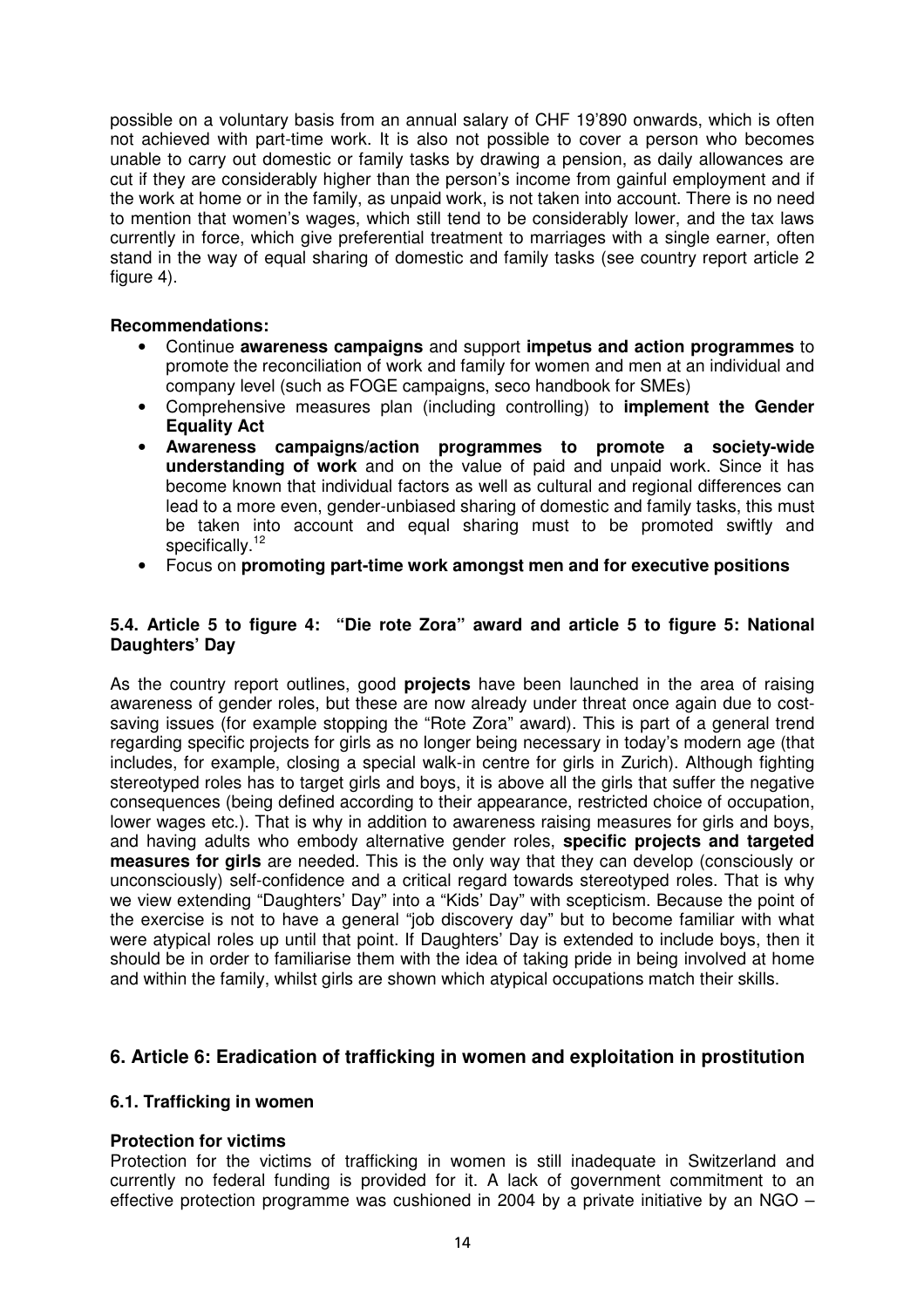the FIZ Women's Information Centre in Zurich: the FIZ set up a specialised advice and support service for victims of the traffic in women called the "**Makasi" project**. Since 2004 around 500 victims have received support from Makasi<sup>13</sup>. Between five and eight victims each year are minors. Efforts to secure a minimum level of core financing for counselling services were unsuccessful.

#### **Residency rights**

An important part of victim protection is the provision of a **legal residency permit** for victims who for the greater part are illegal in Switzerland. The current possibilities that exist for authorities to grant the victims either a 30 day respite, or a temporary or a longer-term residence authorisation <sup>14</sup> are used differently by the different cantons. This means that there is **no legal certainty and no legal equality** for the victims. The uncertainty does not contribute to victims' stability or recovery, as they do not know whether they will receive longterm protection in Switzerland. A study on protection for victims of human trafficking in Switzerland which was published recently actually even noted that some cantons were completely unaware of their legal room for manoeuvre. <sup>15</sup> Furthermore, victim protection is also compromised by the fact that victims are only allowed to stay in Switzerland if they cooperate with the authorities and only for as long as they are needed for the criminal investigation.

The opportunity to improve victim protection in the **new Foreign Nationals Act (AuG) (in force since 1.1.2008)** was wasted. A legal entitlement to residence authorisation for the duration of victim protection measures is not part of the new AuG and the accompanying ordinance.<sup>16</sup> Instead it stipulates that the victims must be willing to cooperate with the authorities conducting the investigation in order to be granted legal residency. This seems even less understandable given the fact that those prepared to make a statement are not provided with comprehensive victim and witness protection. The victims of serious violations of human rights and crimes such as trafficking in human beings are usually deeply traumatised and should be able to stay in Switzerland to receive the proper victim support, medical care, counselling and other measures they need to aid their recovery.

#### **Basis in law and implementation in practice**

As the country report mentions, since 2006 the **Swiss penal code** has been adapted to the international definition of trafficking in women. However improvements to the penal code alone are not an effective step in themselves in countering trafficking in human beings. They must be backed up by comprehensive protection for victims, sufficient resources for systematic investigations by the law enforcement authorities and awareness campaigns targeting both the authorities and the general public.

Switzerland has also as yet neither signed nor ratified the **Council of Europe convention** on action against trafficking in human beings. The convention would require Switzerland to take comprehensive action to protect victims. To date however, there is no uniform, crosscantonal protection for victims and witnesses outside of court proceedings and each canton deals differently with victim protection.

#### **Recommendations:**

- Financially secured **specialised counselling and support** for victims of trafficking in women is needed throughout Switzerland, not just in individual cantons.
- Switzerland should ratify the **Council of Europe convention** on action against trafficking in human beings as soon as possible, which guarantees a minimum level of protection for victims.
- **Victim protection** and access to rights must be granted **independently of** the women concerned **cooperating** with the investigative authorities.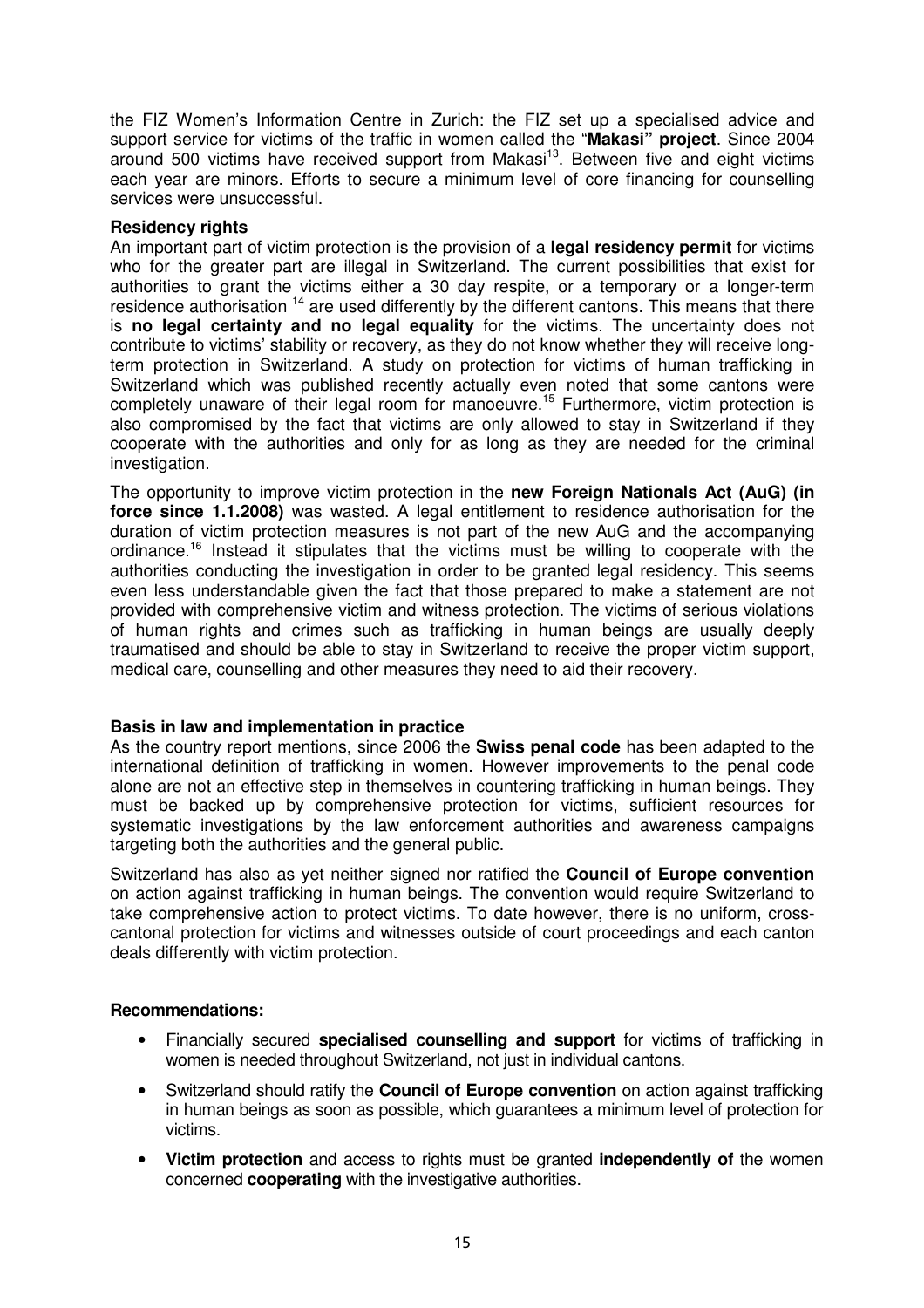- To better identify victims, there also needs to be Switzerland-wide **training courses for staff of public authorities** and staff of government and non-government contact centres in the field of migration.
- A serious human rights violation in Switzerland must be reason enough to grant the victim a **long-term residency permit** which is not linked to conditions such as making a statement in a criminal proceeding.
- Switzerland must adhere to the **non-refoulement principle**, a binding principle of international law, and must check each individual case in relation to repatriation.

## **6.2. Situation of the cabaret dancers**

In recent years, little has changed in terms of the situation of cabaret dancers in Switzerland, even if the provisions in the new AuG and the accompanying provisions for their enforcement (see no. 187 of the country report) are to be welcomed. The **situation of dancers who are new arrivals** in particular remains a vulnerable one. <sup>17</sup> They have no experience, no network of contacts and often cannot speak the local language. They are not sufficiently aware of their rights and obligations and are often forced to perform tasks such as encouraging customers to buy as much alcohol as possible and sexual services which are not part of their contract or which are prohibited by law. They thus find themselves acting **illegally**, making them yet more dependent and vulnerable. The monthly job changes amongst cabaret dancers has also proven to be an excellent way in practice of exerting pressure to make women keep on performing tasks that were not agreed upon in their contract as the women depend upon being engaged for further jobs due to the residency permit conditions of the "Lcategory" short stay residency permit.

#### **Recommendation:**

• Cabaret dancers from third countries should receive the same **short term residency permit** as EU citizens and should be **able to change to a different sector of work**.

#### **6.3. Prostitution**

Caution is required in terms of how the **fight against trafficking in human beings** is sometimes **linked to the issue of prostitution**. This link not only damages efforts to efficiently combat trafficking in human beings, but also directly violates the rights of female sex workers who are wrongly equated with victims of human trafficking. Female sex workers are far more frequently the victims of forms of violence which have nothing to do with trafficking in humans but which violate their rights nonetheless. For all women and girls to be able to exercise their rights, it is crucial to choose approaches which distinguish between trafficking in human beings and prostitution. Laws to support the victims of human trafficking must be targeted and specific so that these victims can be helped without harming female sex workers.

Furthermore, we welcome the fact that current Swiss legislation recognises and enshrines in law sex work which is carried out freely and voluntarily, so that female sex workers can exercise their profession independently and in economic security.

#### **Recommendations:**

• With regard to European migration policy, we demand that **work permits** be issued to **sex workers** in the same form as for all other people from the agreement on the free movement of persons (bilateral agreement 2).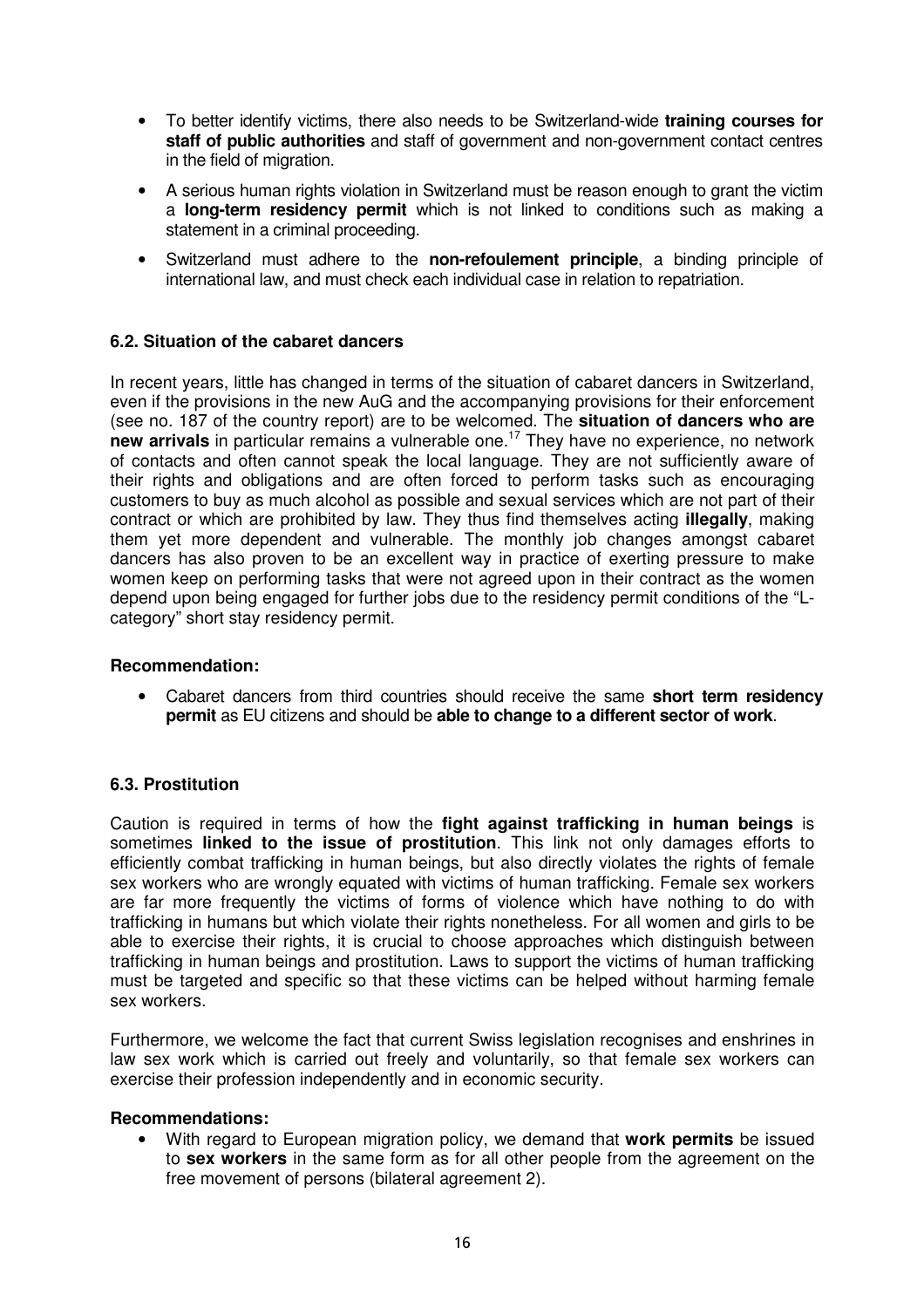- We call upon the regional and executive authorities and the political bodies to **recognise sex work carried out freely and voluntarily** and to promote the independence of female sex workers.
- **Offences** committed against female and male sex workers should be punished regardless of the profession; that is to say in a value-neutral way.
- Access must be provided to comprehensive **medical care and education** and young women must be given the opportunity to earn a minimum wage as adults.
- **Social stigmas** which often prevent female sex workers from choosing to exercise a different profession must be reduced.

# **7. Article 7: Eradicating discrimination in political and public life**

## **Political discrimination**

«To participate <on equal terms with men> in the formulation of government policy and the implementation thereof» is what article 7 of the CEDAW aims to guarantee women.

But we are still far from achieving this: in Switzerland women accounted for more than half the **electorate** but on average only a quarter of the members of the **federal and cantonal parliaments and governments** in 2007. At the federal level, since the recent elections, women represent 27.24% of parliament, a figure which marks a very slight increase in female representation  $(+2.4%)$  compared to the elections in 2003.<sup>18</sup> In the cantonal parliaments, the share of women is 26.3%, and 19.2% in the cantonal executives.<sup>19</sup> In the municipalities which have more than 10'000 inhabitants the share of women in the executive is also lower than 30% (24.9%). What is particularly depressing is the fact that there are still eight cantons which have no women representing them in the National Council. However it is positive that for the first time the share of women in the Federal Council – the Federal Chancellor included  $-$  is 50%.

During the federal elections in 2007 it was particularly interesting to note that there was only a 0.2% increase in the number of female candidates compared to 2003 – with a total of 35.2% female candidates still clearly above the 30% mark fortunately. However as not even a share of 30% women were elected, a considerably higher number of female candidates would be required in order to finally ensure something close to equal participation of women in the Swiss legislative process.

# **7.1. Article 7 to figure 1: Encouraging women to participate in political life**

In contrast to participation by men, **women's participation in voting**, a very important tool in the formulation of policies in a direct democracy such as Switzerland, has taken a step backwards: the difference between male and female turnout reached 16% in 2003, compared to 8% in 1995.<sup>20</sup> For all these reasons, it is necessary to adopt « sustained measures », « including special temporary measures » <sup>21</sup>.

**Research and information projects on the political participation of women** conducted over the past few years should be welcomed: the studies carried out on the position of women in the media, the compilation of statistical data, the work of the Federal Office for Gender Equality and the Federal Commission for Women's Issues, the awareness-raising messages conveyed by the Federal Chancellery during elections are all indispensable cornerstones needed to construct equality. They are indispensable, but not enough in themselves: **Switzerland's plan of action for equality** has no binding effect, the legal basis and thus the resources are cruelly lacking. What is more, the Confederation has temporarily suspended effective, specific projects. The SNYC mentoring project, for example, currently no longer receives funding.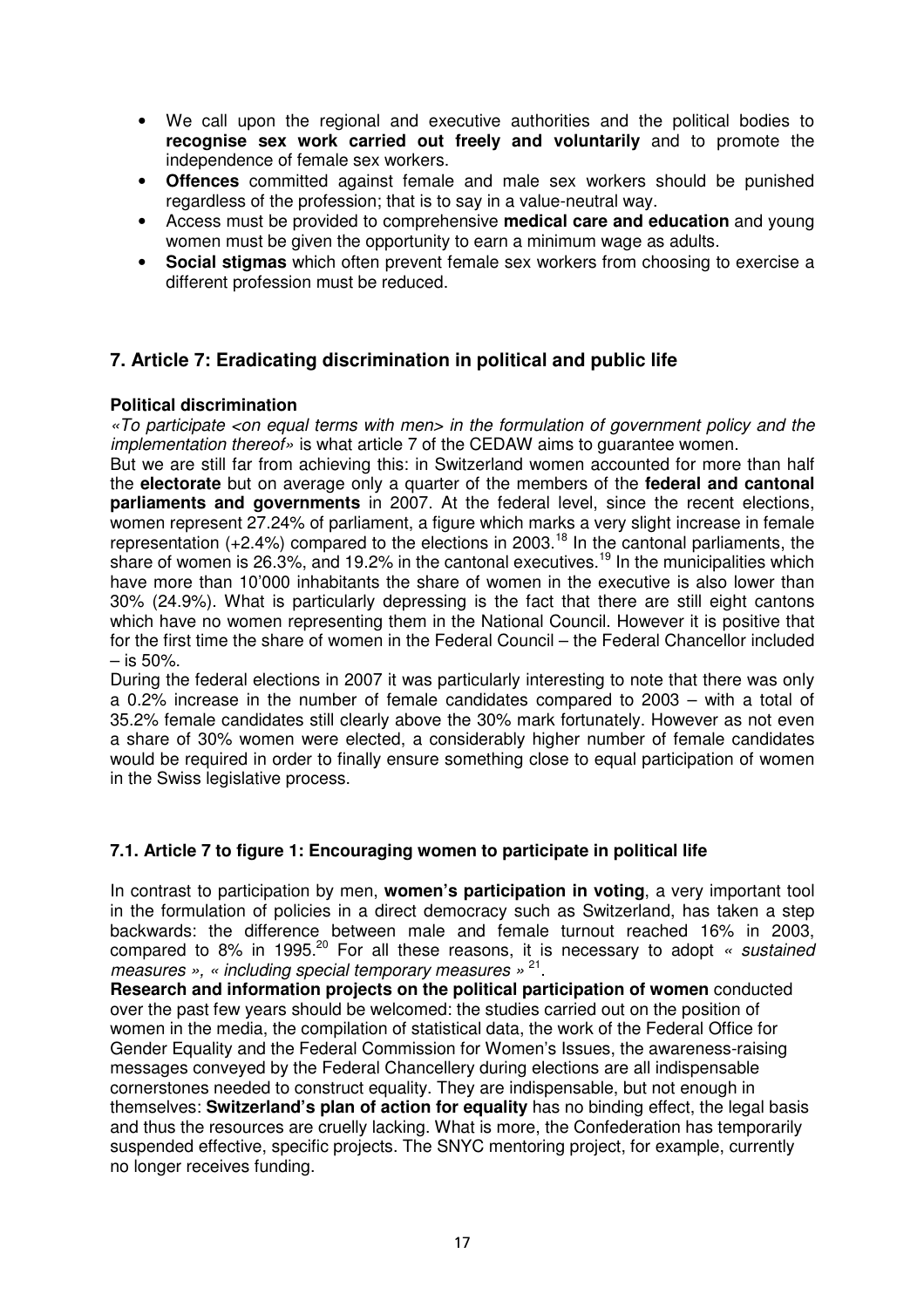It is therefore necessary to take wide scale measures at the national level which go beyond the intermittent and cantonal endeavours, to enshrine them in the statutes or in law and to provide them with the necessary funding.

#### **Recommendations:**

- **In terms of legislation:** Set up an education system, which includes civic education that deals with the issue of equality. Establish a quota in national legislation to ensure that a given percentage of seats are occupied by women. One should note that two initiatives in this vein were put forward in Switzerland, one of which was withdrawn and the other rejected by the population in 2000. That notwithstanding, it is worth not giving up on these type of measures because a situation of inequality (for example, in the opportunities to gain political access) which is not taken seriously amounts to approving of this inequality. What is more, the legal foundation for quotas exists in the Swiss constitution and the Gender Equality Act, Switzerland being a country of quotas (linguistic, cantonal, partisan quotas etc.). And Swiss political history has shown that stubbornness pays off in the end, as with maternity leave, introduced in 2005 after a 60 year struggle.
- Expand child care services and increase paternal involvement in children's upbringing to enable women to get involved in politics.
- **In terms of political parties**: establish a **quota** which ensures that a share of the parliamentary seats won by the party is given to women or which aims to guarantee that the internal decision-making structures of the party include women. Facilitate female participation in the party activities by promoting the reconciliation of family and political commitments, notably when organising meeting times. Set up training and/or mentoring programmes for beginners.
- **At other levels:** and, because language isn't neutral, always use non-sexist wording: young girls will never identify with « homme politique » (literally "political man"), the traditional French term for politicians.

# **7.2. Article 7 to figure 2: Improving women's access to public life**

As article 7 of the CEDAW stipulates, women, like men, must be able to hold public positions and be involved in non-profit organisations. In terms of the first point, the situation is slowly improving within the **Federal Administration (see chapter 3.1.2.)**. In the **tribunals**, women are clearly underrepresented: they must be recruited more often, even if this means introducing quotas. In NGOs women are well integrated, notably in organisations of an international nature.

# **8. Article 10: Education**

#### **8.1. Article 10 to figure 1: Education status and access to education programmes and establishments, combating stereotyped roles in training/choice of occupation**

#### **Choice of occupation**

When it comes to the **gender-specific choice of occupation,** hardly anything has changed since 1990. According to the Federal Statistical Office (FSO), in 2005 for example, 91% of new entrants in information technology were male, in the educational stream of "engineering and technical occupations", it was just under 94%.<sup>22</sup> In the health and social services there are almost exclusively young women. According to FSO, around 90% of new entrants are women. The choice of occupation therefore is still largely influenced by gender, even if school children are made aware of as broad a range as possible of occupations. This selection can be largely attributed to social norms and expectations and not the personalities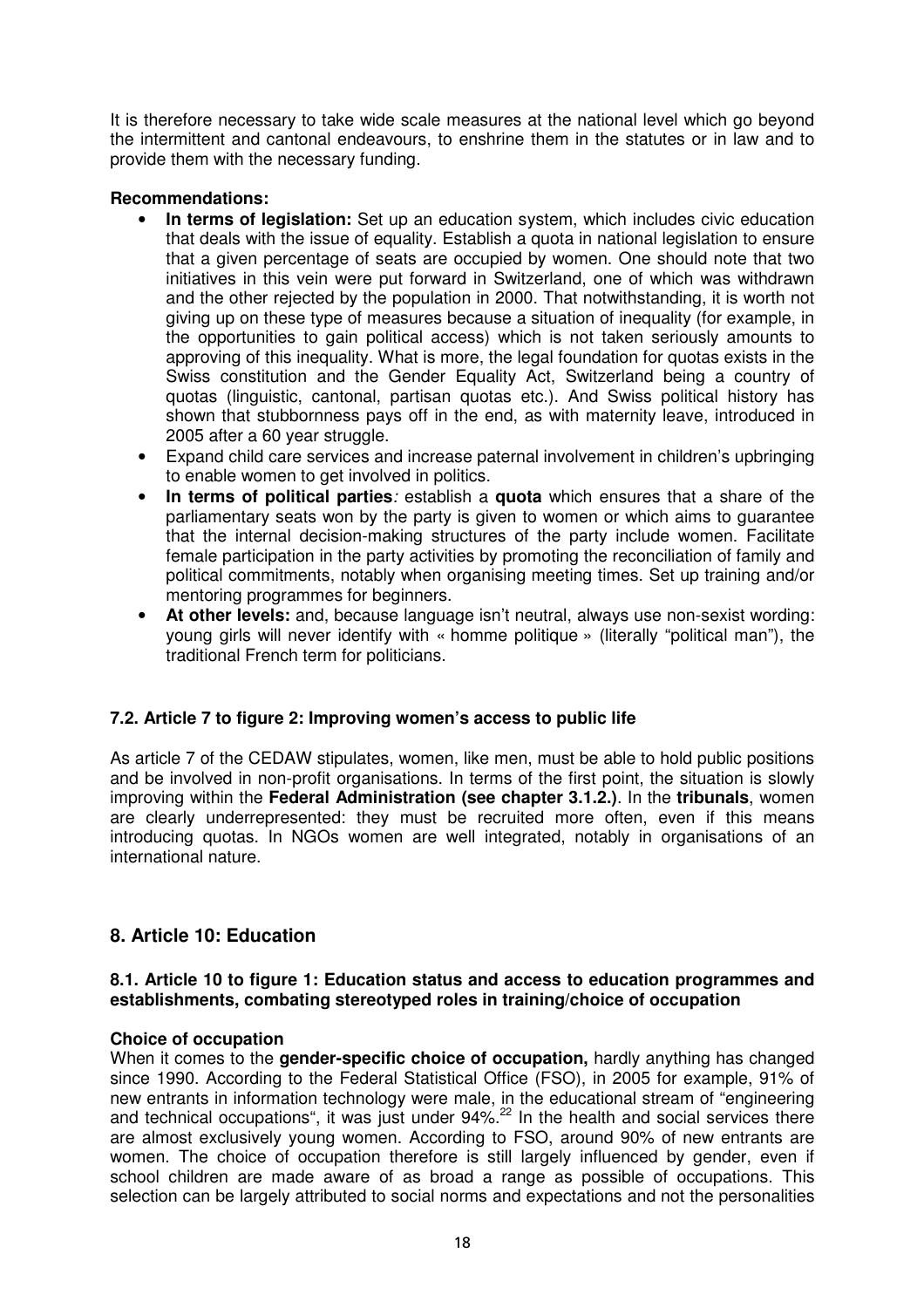of the young people.<sup>23</sup> Moreover, young women choose far fewer occupations than young men.<sup>24</sup> Finally, the occupations that young women choose often have fewer career development prospects and are worse-paid. The choice of occupation is therefore not just a gender stereotype but also puts women at a disadvantage.

The new **Vocational Education Act** (Berufsbildungsgesetz - BBG) sets de facto equality of women and men as a goal in article 3. In spite of this, the federal government and their partners in vocational education (cantons and organisations from the world of work) have so far done very little to encourage more young people to pursue gender atypical occupations. Apprenticeship masters still allocate apprenticeships according to gender and young people are still guided by stereotypical roles when choosing their occupation. To date the Confederation is lacking a clear concept for promoting projects using subsidies in accordance with articles 54 and 55 BBG in the area of gender. Innovative procedures such as making the applications process partially anonymous are not promoted enough.

# **Vocational schools**

Article 21 BBG explicitly mandates vocational schools to promote de facto equality of women and men. The vocational schools have yet to live up to this mandate. At the vocational schools level, there are currently scarcely any services on offer to support trainees or to raise awareness in the surrounding environment. There are very few gender equality related activities taking place at secondary level II (after nine years of schooling). The vocational schools are absorbed by other aspects of the vocational reform and are only implementing the mandate extremely sporadically, if at all.<sup>25</sup> Gender aspects are not seen as part of quality management or as an integral strategic element, in contrast to the situation at the universities of applied sciences. There is no sign of gender mainstreaming as a management task or equality controlling at the present time. If a young person, male or female, does for once actually choose a gender atypical occupation then he/she is left pretty alone with this situation.

So far Switzerland has largely failed to establish vocational schools as centres of vocational training with a responsibility for educating and raising awareness amongst its students in relation to gender issues. There is a complete lack of gender officers who could provide activities for young people at secondary level I (12 to 16 year olds), for teaching staff and vocational trainers to raise gender awareness, to improve the position of young people in gender atypical occupations and to reduce the number of young people who choose genderspecific occupations.

# **Universities of applied sciences**

The path to the universities of applied sciences is also shaped by gender issues: there may now be around a 50% share of women amongst those who complete their vocational school leaving examination (A-level equivalent) but this drops to just 30% amongst entrants to a university of applied sciences. Equality in the field of vocational training can only be achieved however if young people who have chosen a gender atypical occupation are happy with their choice. This is the only way that they can act as positive role models and "ice-breakers".

#### **Recommendations:**

- Universities of applied sciences must demonstrate how they have implemented **gender mainstreaming** as an overall strategy and in management instruments.
- At the universities of applied sciences, one possibility would be to **promote programmes** rather than projects, that is to say a mix of core financing and funding of individual projects. All universities of applied sciences would then have a basic amount of funding that they could invest in equal opportunities.
- The universities of applied sciences must make a more systematic distinction between equal opportunity measures and the promotion of applied gender studies. Financially, this means setting aside funding for gender studies in addition to equal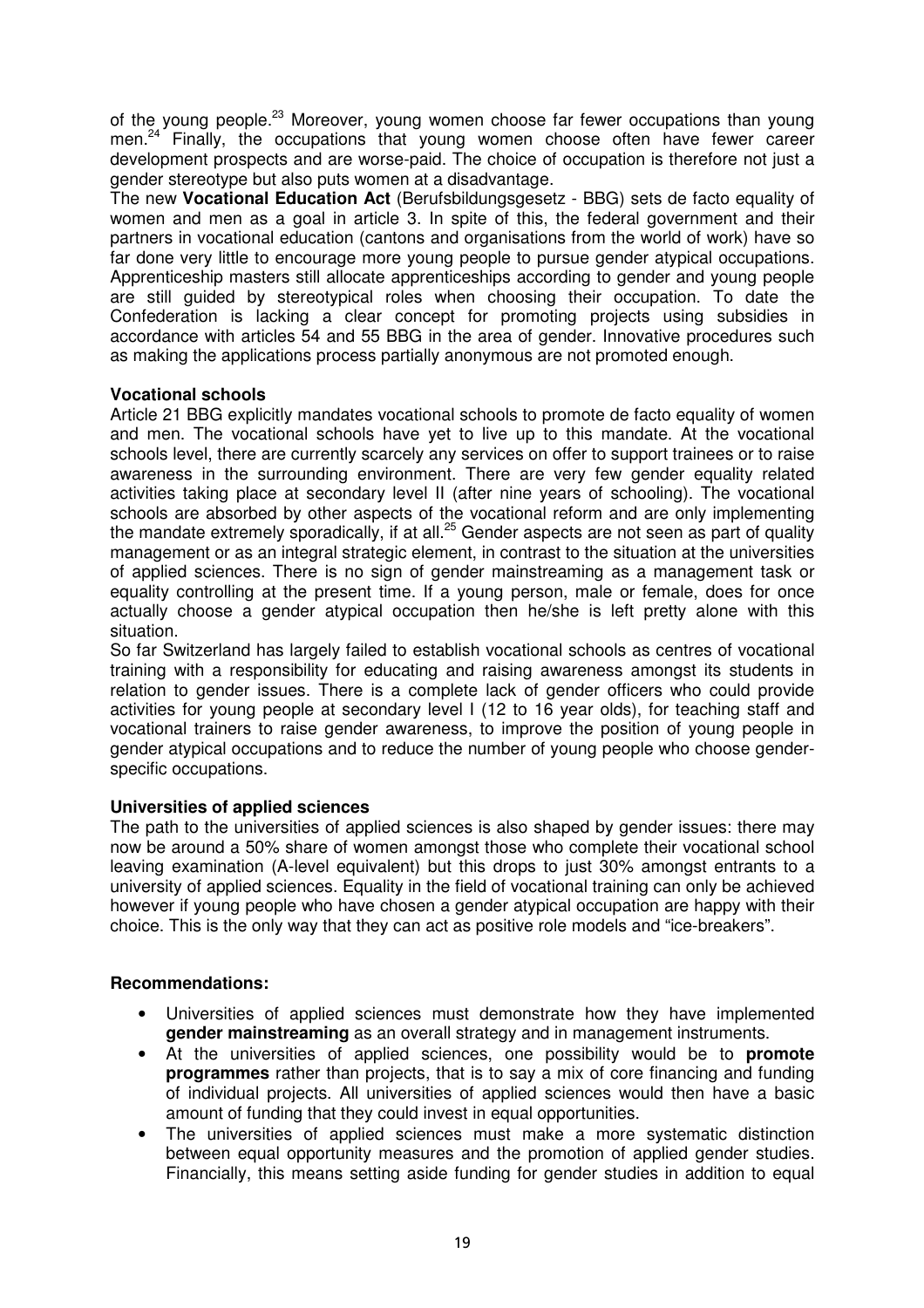opportunities. Gender studies must be systematically promoted in DORE (DO REsearch) and at KTI (the Confederation's innovation promotion agency).

- If universities of applied sciences fail to meet gender equality regulations, they should face coherent **sanctions**. A ranking system would be one option.
- For trainees who have chosen a gender-atypical apprenticeship, exchanges and networking opportunities should be organised and **mentoring or coaching** should be provided during the apprenticeship dealing with entrance onto the labour market or to a university of applied sciences. Lecturers and management staff should take advantage of **further training opportunities**.
- Certain areas of funding, such as federal co-financing for **nursery places** for example or awareness-raising measures to encourage young women to choose a technical course of studies should be put completely under the responsibility of the universities of applied sciences.

#### **Gender equality and equal opportunities at universities**

Inequalities also exist in the world of **academia**. Gender equality in the sense of gender mainstreaming must become a bigger part of the agenda of the heads of higher education establishments and universities. Although it is positive that (2003) 37% of **doctorates** awarded went to women, this is still too few considering the fact that over 50% of students are women. Many women leave academia after their doctorate, first and foremost because it is difficult to reconcile family and an academic career. This leads to a pronounced vertical drift apart in the share of men and women: from just over 50% women at the start of university to just under 50% at the completion of university to 37% of doctorate students to just under 20% of post-docs and finally around 15% female professors.<sup>26</sup>

We therefore support the various measures that have been taken to improve the representation of women in academia, such as the **Federal Programme for Equal Opportunities.** We are pleased to note that the Confederation has given the Swiss Federal Institutes of Technology (Eidgenössische Technische Hochschulen - ETH) a performance mandate. At the same time however, we regret that parliament reduced the amount of funding and demand that such projects are properly financed in the long-term as well. They only make sense if given sufficient financing. The fact than only around a third of permanent professorships went to women sends alarm bells ringing. But here there are considerable differences from university to university. When attempting to explain and subsequently solve this problem, it is important to look first at the issue of the actual catalogue of responsibilities for assistant professors, female and male, and second, the issue of the type of employment (for example a half-time or full-time position).<sup>27</sup> Only those who have enough time for research and publications have a chance of receiving a permanent position. In short, programmes to promote women (and men) only serve a purpose if they actually produce results. There is a clear need to take action here.

The Federal Council decision from 28.11.2007 to commission the Swiss National Science Foundation to implement a new **National Research Programme (NRP)** on the topic «Prospects for a sustainable gender equality policy in Switzerland – gender relations in transformation» (8 million CHF) is a step in the right direction.

#### **Recommendations:**

- In the future we will need a **twin strategy**: First, the category gender must be integrated into all relevant processes in order to achieve **mainstreaming** – in developing curricula, in research programmes, in promoting junior staff, in network projects and in the political decision-making process. Second, in the context of Swiss higher education, it is key that targeted initiatives for **gender programmes** be launched and to build up gender competence in academia and research, and to demand and promote gender equality efforts at universities and within the political institutions dealing with higher education.
- What is also needed is **research programmes**: first on the topic of modern working hours models not based on the breadwinner model. Second, women's career patterns and the factors which influence success should be investigated so that the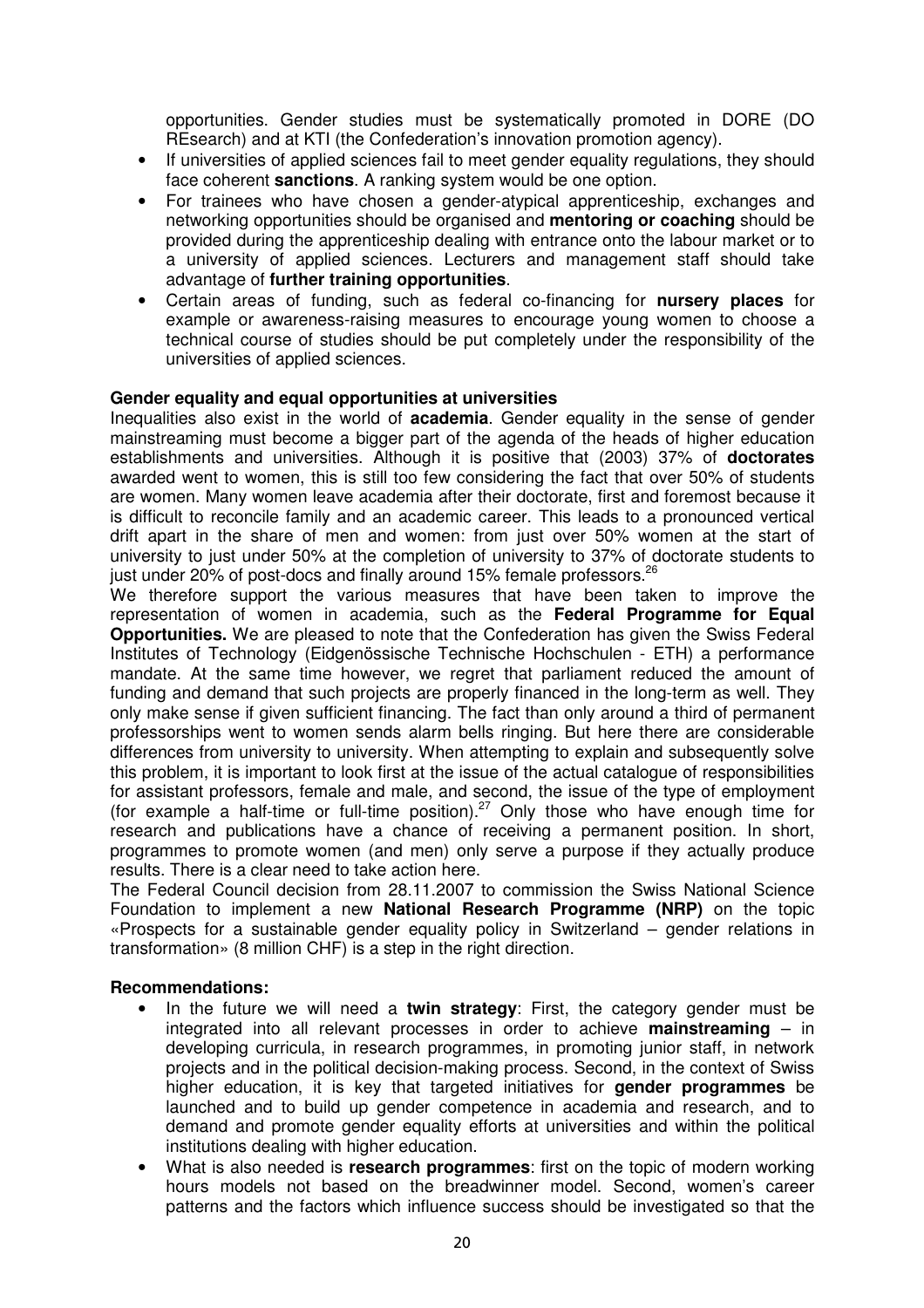results can be used to inject new input into promoting the (academic) careers of women.

• **Childcare** is not a measure specifically for women which would allow the scarce resources of the federal programme to be used. The costs of childcare are therefore the responsibility of the university and must be paid out of the ordinary budget.

#### **Gender studies**

The **issue of gender** should be given due consideration by creating course modules which deal with the issue of gender – including life and career planning (part-time work being a key term here) – and by systematically using gender-neutral images and texts in teaching materials and by raising awareness of the topic amongst teachers in their training or further training.<sup>28</sup>

Whilst there are efforts to develop **qualified courses** in gender studies at bachelor, masters and doctorate level currently underway, their long-term future is by no means secure. Funding is lacking above all.<sup>29</sup> Given this fact, targeted measures to build up and support these efforts are required for the next few years.

One point of comment, no. 29 of the CEDAW Committee on the first and second country report is not dealt with in the third and was therefore of course not implemented: **raising awareness (in school and training) of human rights, including women's rights**.

#### **Recommendation:**

• We call upon Switzerland (and the cantons respectively), to develop and implement programmes for human rights and women's rights education in schools. Today, above all, as individual politicians in Switzerland are calling the validity of universal human rights into question, this type of programme is necessary in terms of integrating the topic into the teaching syllabus.

#### **Cantons**

The initiative of the cantonal department of education and the **measures of the cantons** to promote gender equality and to deconstruct stereotyped roles are in themselves worthwhile. However, it is not enough that only half of the cantons have explicitly enshrined gender equality in their legislation on education. In general, the measures seem to vary greatly from canton to canton. As in Swiss federalism one can scarcely imagine anything else, it is important to at least look at the measures taken and to compare them with a view to making them more widespread. It is also key that these measures do actually make a difference: equality in the Education Act and impressive-sounding guidelines are useless if teachers do not include this in lessons.

#### **Recommendation:**

• Make appropriate **training and further training for teachers** a requirement and check that this is put into practice in the classroom (see also article 5 to figure 2).

#### **8.2. Article 10 to figure 3: Access to further training programmes**

Statistics on further training must also take into account training outside of **gainful employment**. Many women train further to a high level in associations. Training completed in associations should also have an influence in gainful employment, for example in recruitment and when setting the level of pay.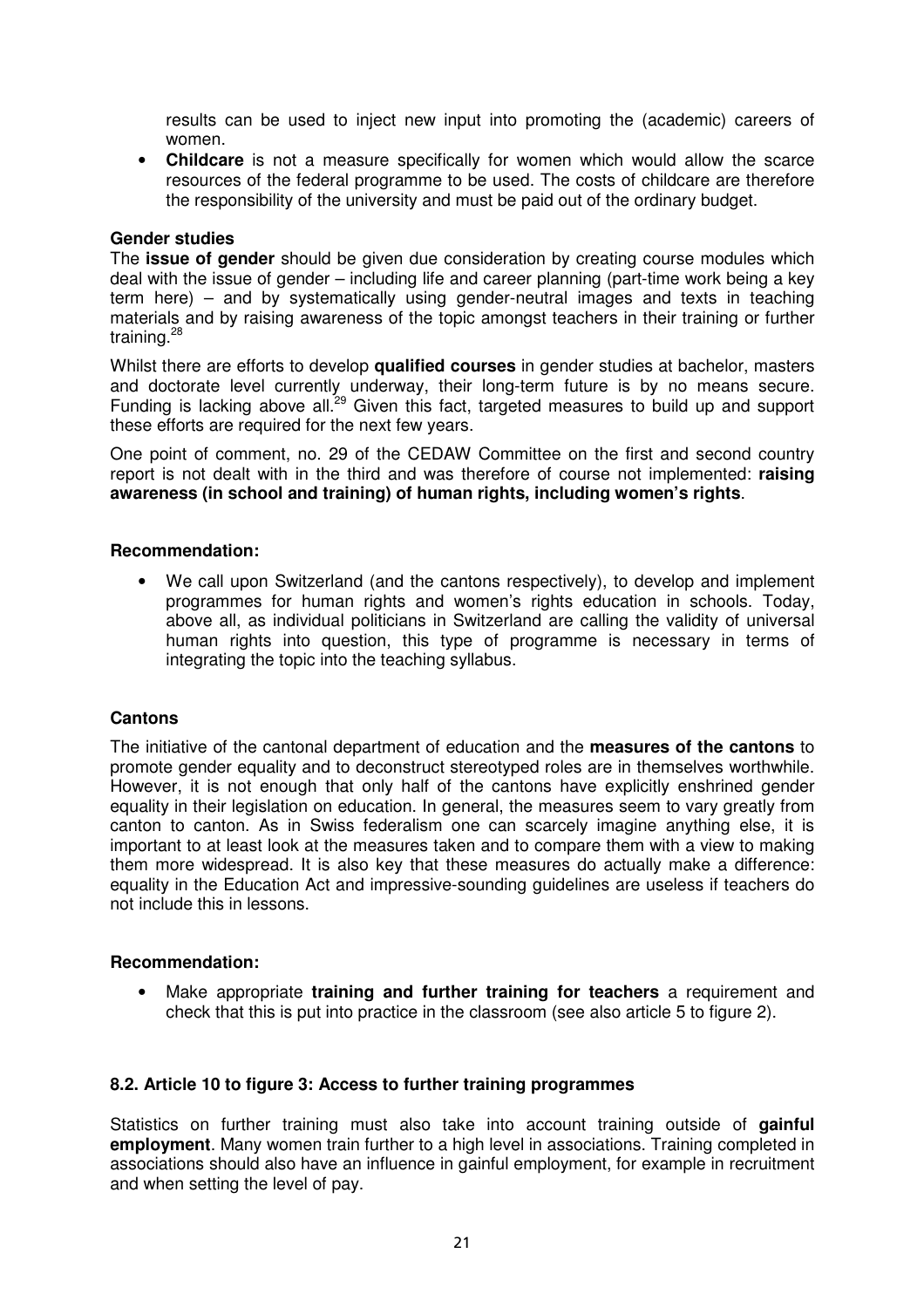# **8.3. Article 10 to figure 5: Particularly disadvantaged groups**

The report points to measures «which promoted young migrant women's access to vocational training and supported the vocational qualification of working foreign women in the catering, sales and caring sectors». The stated aim of equality policy is to break down the gender segregation in **vocational education** and to improve women's access to more training and occupations. By restricting this section of the country report explicitly to the fields of catering, sales and caring, the report restricts the vocational (education) horizon of migrant women to gender stereotypes and relegates migrant women to the so-called women's occupations.

The country report does mention «numerous **mentoring and coaching projects**». But it simply lists projects and bridging measures without equality requirements or goals. The country report must be based on the same vision of equality for all women in Switzerland in order to not inadvertently be discriminating itself. It must therefore name measures to ensure the equality of young migrant women in vocational education which are geared towards the universal equality goals.

What is shocking is that there are (or are to be) no figures on the situation of **disabled women** in education. These women are also subject to multiple discrimination as women and as disabled persons.

#### **Recommendation:**

The situation of disabled women must be investigated and specific measures must be taken or supported to prevent these women being discriminated against in the education system.

# **9. Article 11: Professional life**

**9.1. Article 11 to figure 1: Access to the labour market and pay equality: statistical trends in detail**

#### **9.1.1. Article 11 to figure 1.1: Gainful employment**

#### **Discrimination in part-time work**

58% of working women work part-time compared to 11% of men. Part-time work is often discussed positively in the press with the argument that it allows women to combine work and care of the children. The fact is however, that one in three women in part-time work would like to work more.<sup>30</sup> Part-time workers are discriminated against in multiple ways compared to full-time workers – for example in terms of social insurance, further training and promotion opportunities or overtime pay. (Currently, according to the Labour Act (Arbeitsgesetz) supplements for working extra hours must only be paid if the weekly maximum working hours have been exceeded (so-called "overtime")). As 75% of part-time workers are female, this could be called indirect discrimination in the terms of the Equality Act. <sup>31</sup> **Changes** thus **need to be made** to the **labour law provisions** on part-time work.

#### **9.1.2. Article 11 to figure 1.2: Occupational situation**

20% of women's employment relationships can be described as insecure (compared to 11% for men). <sup>32</sup> In the **low-wage sectors** in particular and in general in the **services sector**, in which 85% of all women work, situations which lack job security are increasing, such as with on-call work. The German food chain, Aldi, which recently entered the Swiss market, makes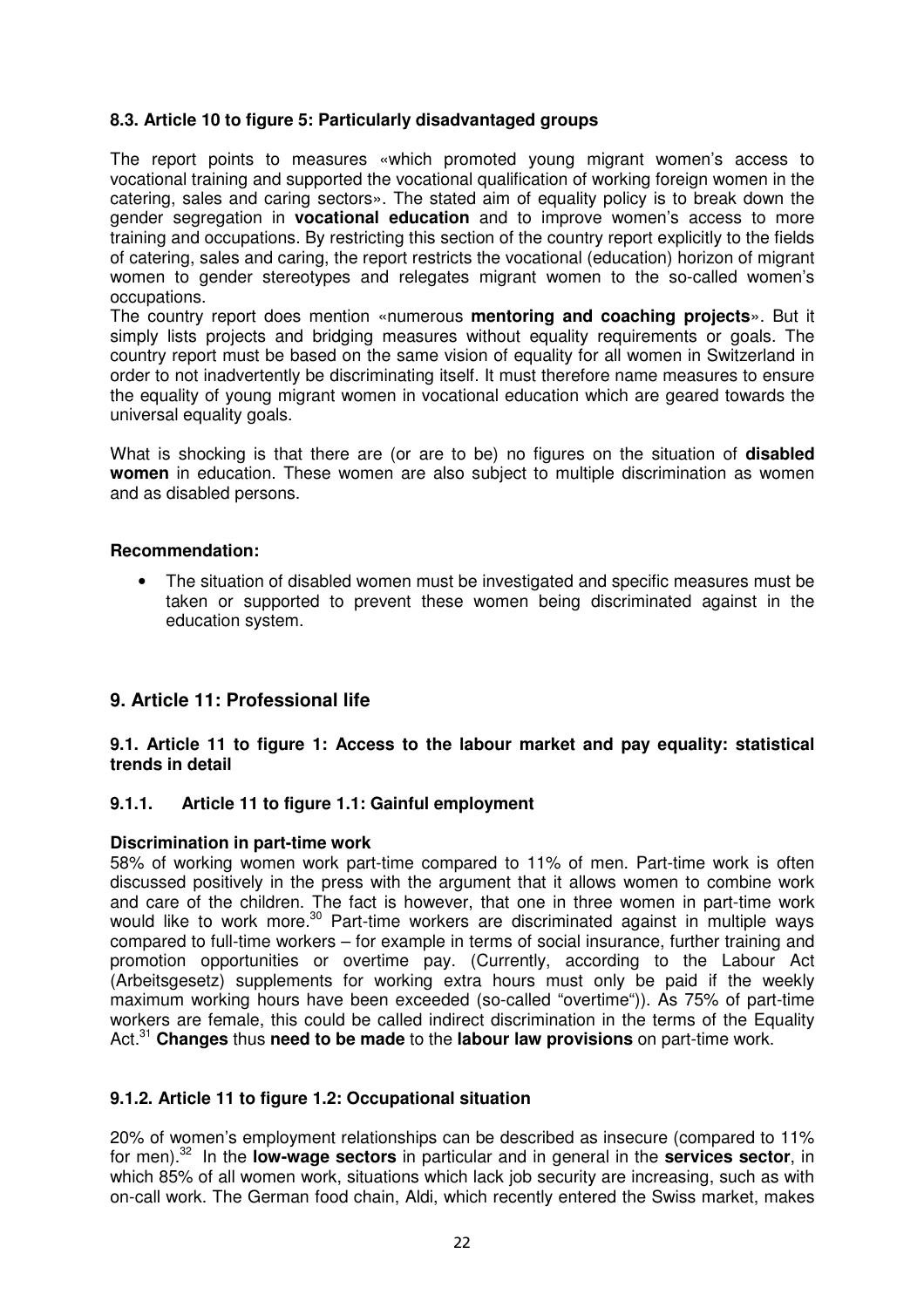a policy of only employing shop workers on a half-time contract, often combined with a ban on a second job and at the same time an obligation to work overtime for example. A parliamentary initiative to ban this type of contract was defeated in parliament on October 2007. Article 36 of the Labour Act however stipulates that female employees with family responsibilities must be shown particular consideration when setting working hours. This would mean planable working hours for example.

# **Recommendation:**

The current labour law stipulations must be enforced and increasing lack of job security must be countered by new regulations on employment contracts.

# **9.1.3. Article 11 to figure 1.4: Equality of pay**

Experience in recent years has shown that awareness-raising and incentive systems do not make a significant contribution to eradicating inequality of pay. Real success was to be seen wherever coercion was applied, that is as a result of **law suits on pay**. There has also been a certain amount of success wherever the state has adopted a proactive role, notably in the civil service with the introduction of a new remuneration system based on analytical job classification. Therefore the decision by the Federal Council to "concentrate on targeted promotion of information and awareness-raising", is in reality a decision to do nothing. It also contradicts the conclusions drawn by the authors of the "Evaluation report on the effectiveness of the Gender Equality Act", which was compiled at the request of the Federal Office of Justice.<sup>33</sup> This report lists a host of shortcomings in the Gender Equality Act and also specified the following measures, which we support, required to achieve equality of pay:

#### **Recommendations:**

- The **authorities** must be given **investigative powers,** and there must be more possibilities to impose sanctions in the event of violations of the act.
- Adherence to pay equality must be actively checked when public contracts are awarded and non-adherence must be prosecuted with tougher **sanctions** (which act as a deterrent).
- **Arbitration bodies** must be strengthened.
- **Pay transparency** must be promoted (including the obligation to disclose information in the event of a dispute).

# **9.1.4. Article 11 to figure 1.5: Unpaid work**

In 2000, around 8 billion hours of unpaid work were done by the population aged 15 and above. By comparison, only 6.7 billion hours were used for paid work. The Federal Statistical Office FSO estimates that unpaid work (house hold production) in Switzerland amounts to some 70% of the gross value added recorded in Switzerland's overall economic balance. Women work – paid and unpaid – around 10% more than men.

The important social and economic contribution women make is still not acknowledged  $$ above all in terms of social security as the next section will demonstrate.

# **9.2. Article 11 to figure 3: Social security**

#### **9.2.1. Article 11 to figure 3.1: Revision of old age and survivors' insurance (OASI)**

Basic provisions in old-age developed in Switzerland to the backdrop of and alongside wage labour. An uninterrupted **earning profile** became a normative factor in OASI. The three pillar system of the Swiss old-age pension system is based on the same principle. It builds substantially on occupational benefits (occupational benefits, pension funds, 2<sup>nd</sup> pillar) in addition to state social insurance (OASI,  $1<sup>st</sup>$  pillar) and personal savings ( $3<sup>rd</sup>$  pillar). This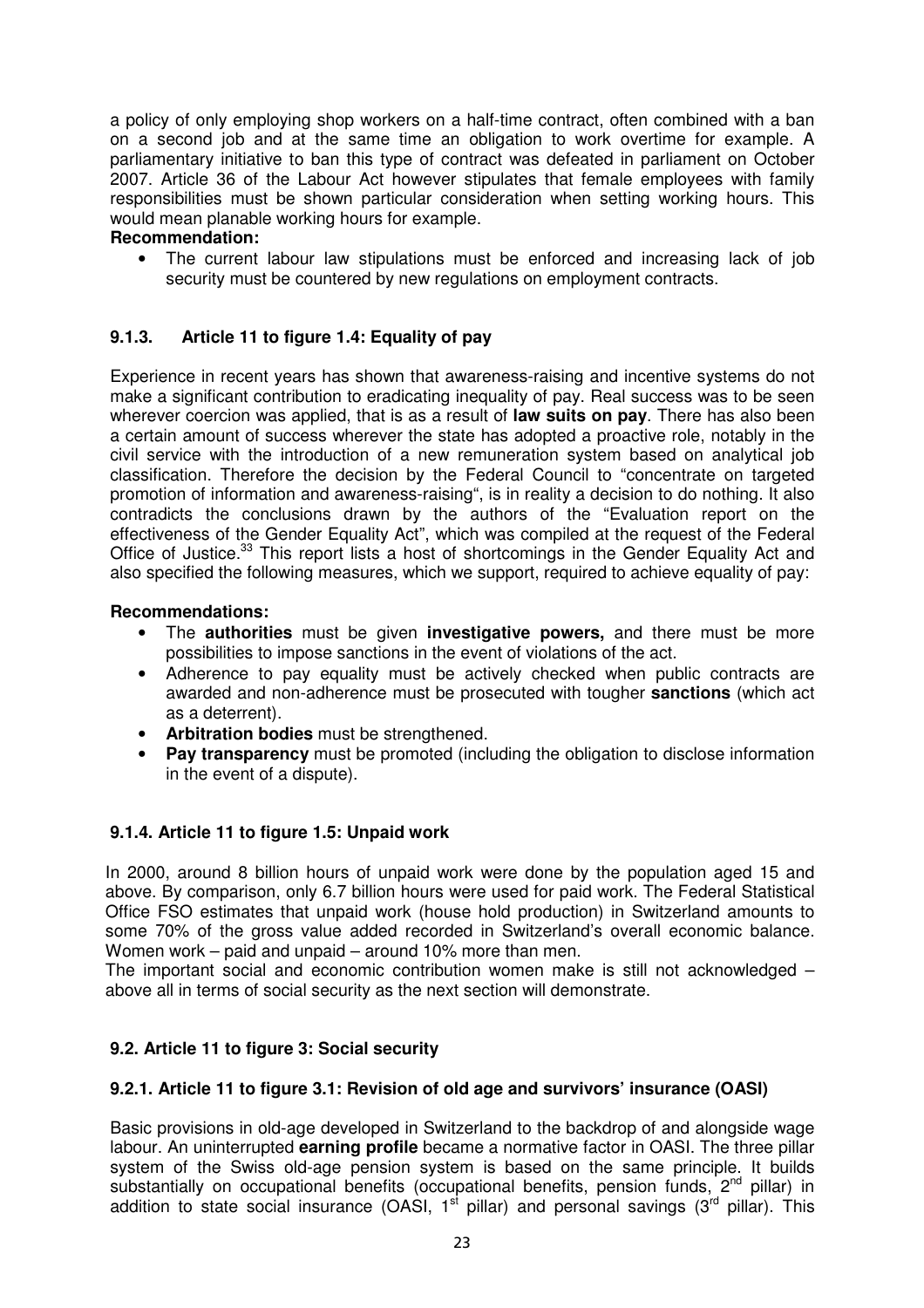occupational pension is also linked to gainful employment and a certain level of pay (see chapter 5.3.). The reasoning behind the old-age pension system therefore does not take women's living, working and earning situation duly into account and discriminates against them in many respects. **Women's disadvantage** on the labour market is thus perpetuated in old-age and **made worse.** Moreover, women still do the majority of unpaid work in the home, family, as carers and volunteers, work which does little to build up a pension. The consequence is low old-age and survivor's pensions, no or extremely low pension fund amounts and no third pillar. Whilst voluntary personal pensions (personal savings, pillar 3b) are open to all, currently only those in employment can pay tax-free into the bound voluntary insurance (pillar 3a). If a possibility was created for women and men who have opted completely for unpaid house, family and parenting work to set up a limited pillar 3a, this would however mean that the "single earner marriage" would be given preferential treatment financially. Whether changes should be made here is therefore controversial from a gender equality perspective.

After the defeat of the 11th OASI amendment in the referendum on 16.5.2004, the old-age and survivor's insurance is still undergoing a reform process (11th and 12th OASI amendment). In order to avoid even further-reaching discrimination against women the following key points must be developed in a socially equitable and gender-equitable way<sup>34</sup>.

## **Recommendations:**

- **The OASI must continue to guarantee a minimum standard of living**: According to the Federal Constitution, the OASI must ensure an appropriate minimum living standard (article 112 paragraph 2 provision b FC), which it increasingly fails to do. The minimum pension is a considerable amount below the subsistence minimum defined by the Swiss conference for social welfare (SKOS). Cuts in OASI hit women particularly hard as they often do not have a 2nd or 3rd pillar because of their low wages and part pensions.
- **Equitable redistribution:** An estimated 600 million CHF will be saved by raising the retirement age for women to 65 (same retirement age as men). This money must benefit people on lower pensions, so predominately women and be used for their early retirement or to increase the lowest OASI pensions.
- **Take women's biographies into account in social insurance**: The parenting credit in the OASI should be increased and granted to all mothers.

# **9.2.2. Article 11 to figure 3.2: Amendment of invalidity insurance (II)**

Women who care for a disable husband are more frequently affected by the suppression of additional pensions for spouses with the  $5<sup>th</sup>$  invalidity insurance amendment due to the traditional division of tasks.

# **9.3. Article 11 to figure 5: Reconciling family and work**

#### **9.3.1. Article 11 to figure 5 .2: Childcare services**

In 2007, according to a study by the Swiss National Science Foundation, there was still a shortfall of 50'000 crèche places or family placements. The severe **shortage of crèche places** and other structures (all-day schools, supervision before and after school hours, school canteens) which allow both parents to combine professional and family life persists. The new initiative of childcare vouchers for private individuals financed by the Confederation (see no. 316) has to be discussed critically in light of the current situation: as long as the infrastructure for early-years childcare is so incomplete (it is completely inexistent in some regions on the periphery of urban centres and it is still inadequate in cities where waiting lists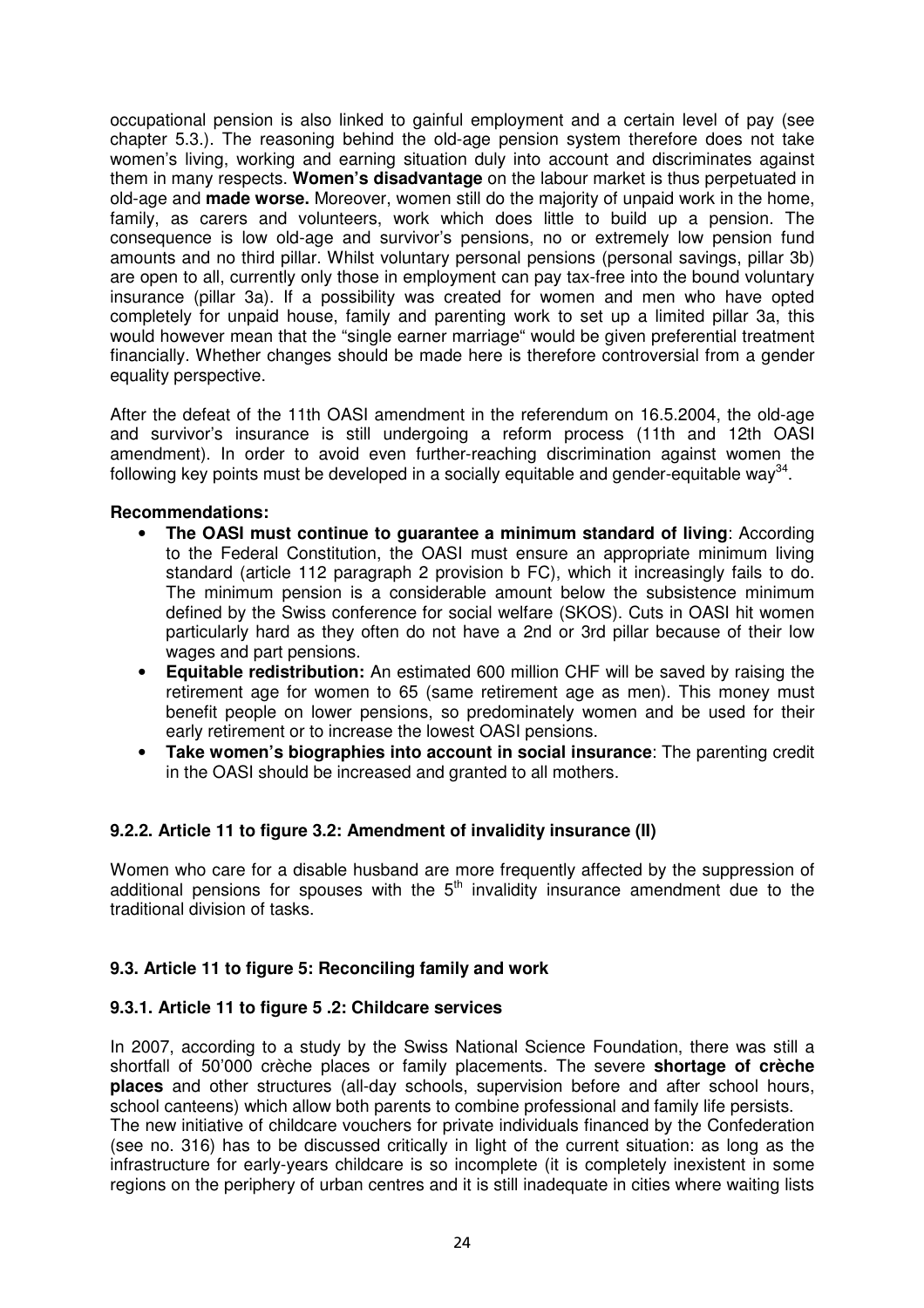run into several years), it will serve no purpose whatsoever other than to increase the pressure on those already having trouble reconciling professional and family life.

# **9.3.2. Article 11 to figure 5.3: The new maternity compensation**

#### **Loopholes**

The maternity regulation of 2005 fortunately finally led to a minimum provision Switzerlandwide. Since then however, loopholes have already become apparent in the current regulation and its implementation:

- If a new-born baby has to go to **hospital** or has to stay in hospital the mother can postpone her paid maternity leave until the child comes home. But she does not then have any compensation for loss of earnings and is nonetheless not allowed to work in the first eight weeks at least. She is therefore short of eight weeks' or more wages. This loophole has to be closed (by means of the compensation for loss of earnings regulation or the Health Insurance Act).
- **For unemployed mothers,** seco (State Secretariat of Economic Affairs) stipulates that they must start reapplying and looking for work five weeks after the birth, although the ban on work is eight weeks. This differing treatment must be changed and unemployed mothers must be entitled to at least 14 weeks of leave without any labour market obligations.
- The current maternity regulation is still **not compatible with WHO guidelines**, according to which children should be breast-fed for six months. Maternity leave must therefore be extended to six months.
- Furthermore, these new regulations lead to a **disadvantage in certain sectors.** For example in the **hairdressing industry,** where many women work, employers have refused to continue the collective agreement that was in place and the previous regulation of 16 weeks maternity leave at 80% pay.

#### **Recommendation:**

The loopholes mentioned above must be closed by legislation and/or by putting legislation into practice.

#### **Foreign women**

After maternity compensation was introduced it became known that in different cantons, foreign women who had worked legally with a foreigners' work permit and who had paid social insurance contributions could not then enjoy these benefits because they were unable to present their own **birth certificate**. Usually the registry office only issues the birth certificate of the child upon presentation of the mother's birth certificate, and the OASI fund requires the child's birth certificate before paying maternity benefits. Depending on which country the mother is from however, it can be very difficult or even totally impossible to obtain and present her own birth certificate.

A women's organisation released a statement pointing out to Federal Social Insurance Office that an official confirmation of the birth of the child should be sufficient for the mother to be able to receive maternity benefits. It remains to be seen whether this will actually be applied in practice.

#### **Parental leave, paternal leave and leave after adoption**

In terms of equality of women and men, there are other forms of leave which are also just as necessary. Paid paternal leave is one of them, as is adoption leave and parental leave. When a child is born, the father legally only has a right to two days of paid leave, the same amount of time he receives for moving house. Equality of women and men means sharing work (part-time for all men and women) and real sharing of domestic and family tasks, or real gender equality. Paternal leave is a first step towards greater equality.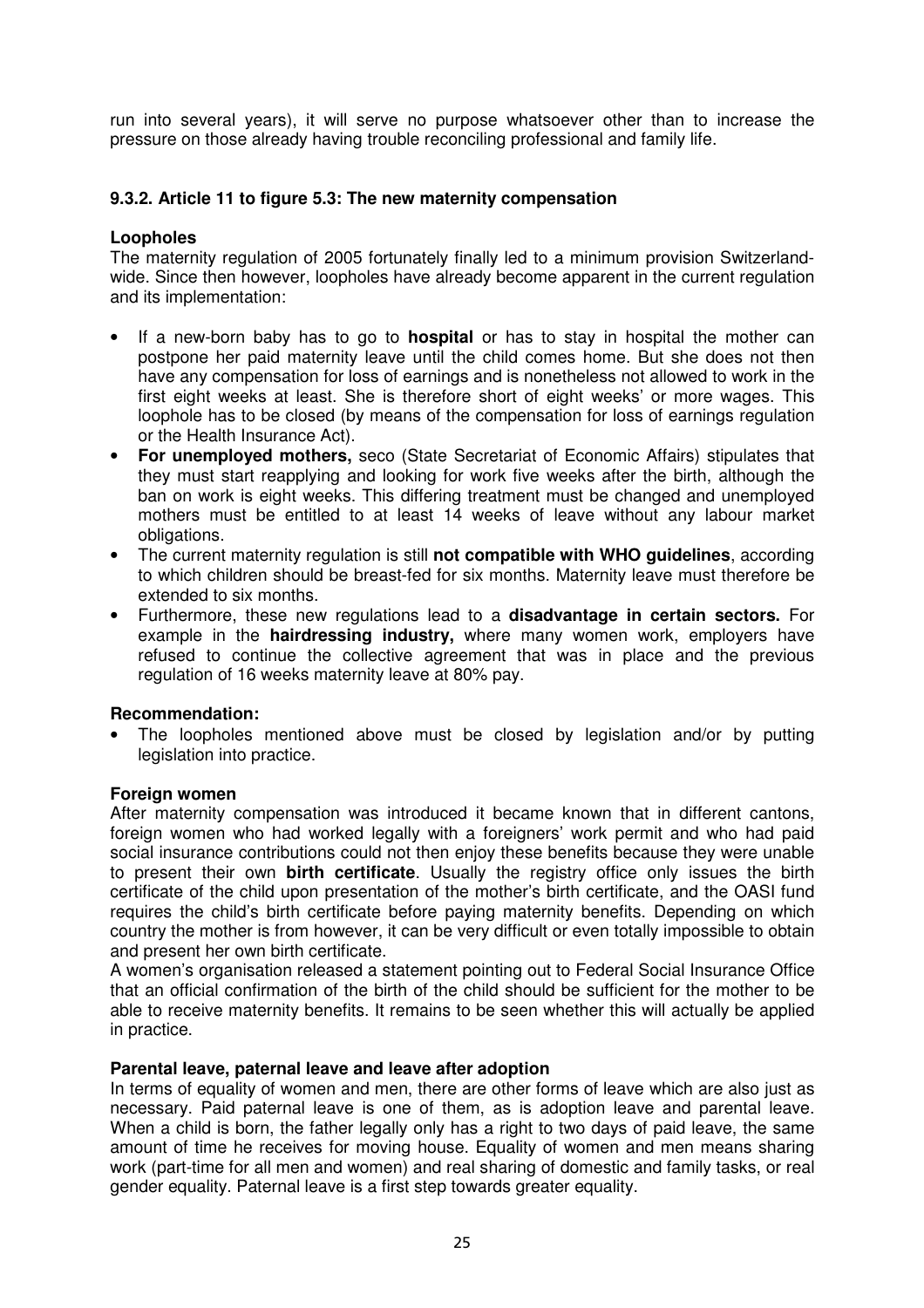#### **Recommendation:**

• A **minimum of 20 days** paternal leave, divided up during the mother's maternity leave will allow several goals to be achieved, such as encouraging part-time work, reorganisation of family life or a speedy recovery for mothers.

## **9.4. Article 11 to figure 7: Particularly disadvantaged groups**

#### **Recognising diplomas, "validating skills" and open-access courses**

At the tertiary level, more foreign women hold a **university degree** than Swiss women do. This is particularly true of migrant women from non-EU states. The professional status of these women however often does not correspond to their qualifications or they lack job security.<sup>35</sup> Migrant women with higher qualifications and professional experience in Switzerland face structural **discrimination** disproportionately often when trying to access the labour market. Examples of mechanisms of occupational exclusion and discrimination on the job market are the non-recognition of foreign diplomas and experience, a lack of knowledge of the Swiss education and labour markets, lack of language skills, an expensive education and further training market and a loss of self-confidence. In general it can be said that the skills and potential of foreign women and men in Switzerland, for example their multilingualism, are not recognised and harnessed sufficiently.

#### **Recommendations:**

- Clear, **standardised rules for recognition procedures for foreign diplomas** and supportive measures for entry into working life at a level which matches the qualifications and skills of the person in question.
- **Measures at higher education level to promote the professional integration** of migrant women, similar to the project "validating educational achievements" in vocational education. 36
- By deliberately highlighting this area, we could counter the assumption that migrant women are not qualified anyway, and the tendency to keep overqualified women in underqualified jobs.

#### **Discriminating entry requirements**

In real terms, Switzerland favours the residency of foreign men over that of foreign women: according to the current Foreign Nationals Act, the "interest of the economy as a whole" is the decisive factor for approving the entry of working female and male foreigners (article 3 AuG). As in general not much work is available for low-qualified workers in Switzerland, foreign women's only chance is often to find work in family households, notably to ease the load of women with higher qualifications eager to get onto the labour market. This familyrelated labour market is not recorded in the "overall economy". This means that part of the work opportunities for (non-qualified) foreign women does not feed into the indicators they need for a residency permit. The employment opportunities for non-qualified foreign men are in industry and trade and are by contrast recorded in full. The criteria for issuing a residency permit favour men in this sense.

#### **10. Article 12: Health**

#### **General information**

In the field of health, numerous measures have been taken in Switzerland relating to gender equality. Creating a Gender Health Department was a particularly important step. This department is however also under threat of closure to save costs.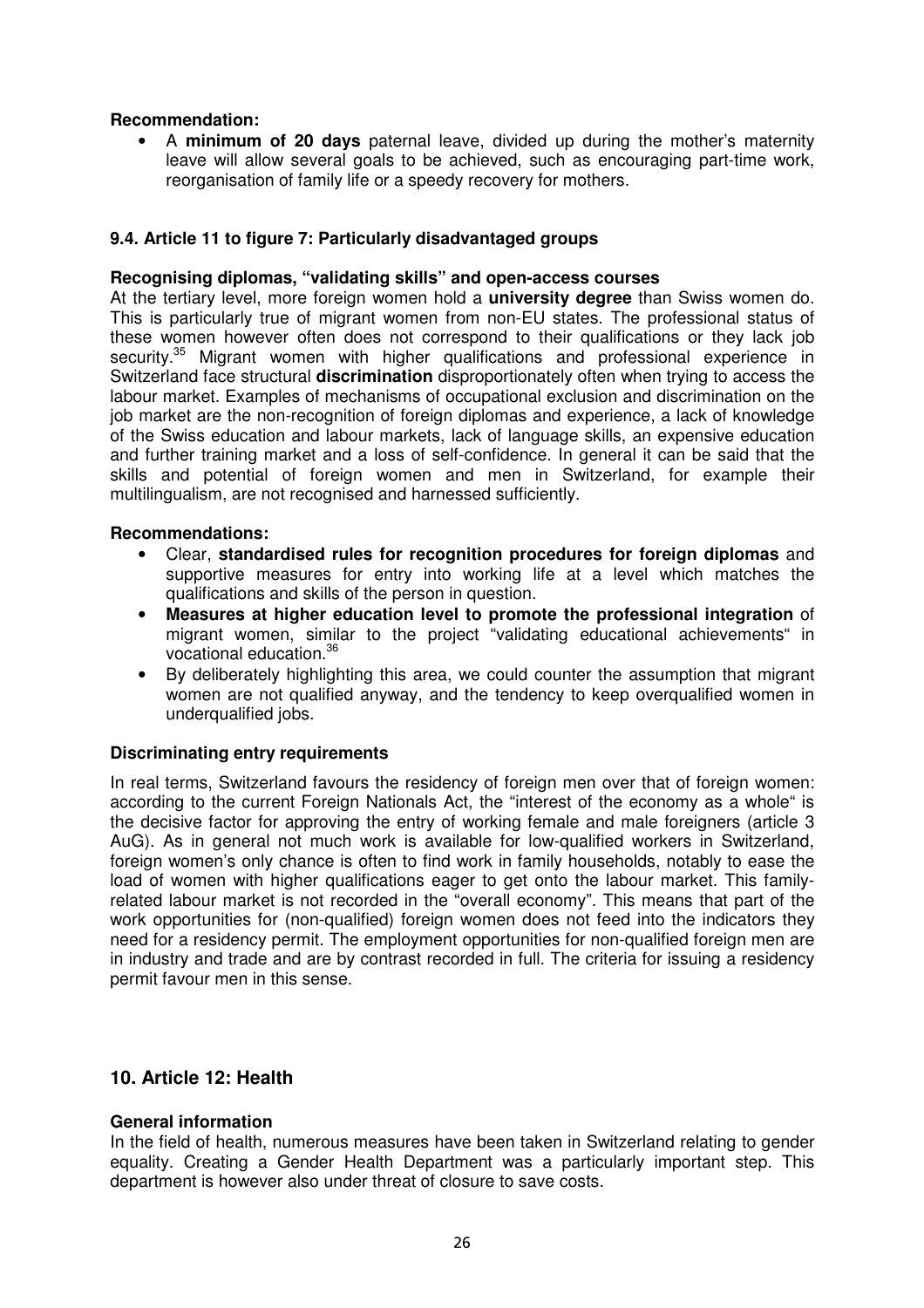#### **Recommendation:**

• The positive policies in the area of gender and health must be continued. The Federal Gender Health Department must not be sacrificed in the name of cost-cutting under any circumstances.

# **Breast cancer 37**

We are seeing a worrying increase in the frequency of breast cancer and gynaecological tumours. Breast cancer affects between one in ten and one in eight women depending on the region. The women affected are becoming younger and younger. We are dealing with a real epidemic far more significant than SARS or avian flu.

In the face of this threat, the government's efforts concentrate far more on lucrative campaigns for the cancer industry (mammography, devastating treatments, HPV vaccines etc.) than on taking real action to prevent cancer.

The Geneva tumour register has shown us that breast cancer affects rich women more often, but that poor women die of it more often. Women living near to waste incinerators are more at risk from breast cancer (and liver cancer). The International Agency for Research on Cancer (CIRC-IARC) in Lyon has highlighted the carcinogenic effect of contraceptive hormones and hormone replacements during menopause for several years now. Women do not just take hormones deliberately, but also absorb them through their food.<sup>38</sup> Amongst the environmental factors that the government does not seem to pay any attention to at all, it is also important to mention the deterioration of food due to the food industry, food additives, radiation and disrupted magnetic fields.

#### **Recommendation:**

• A **study** would be necessary to evaluate the adverse effects (side effects) of breast cancer treatments to review the benefit/risk relationship. The physical and psychological violence, not just of the illness, but also of the treatments and the hugely negative impact on one's self-esteem (tiredness, hair loss, loss of an organ, increased risk of being abandoned by one's partner) are being increasingly played down. When we look at the systematic screening for cancer of the prostate, we see than **benefits/risks** are not **evaluated** in the same way for men as for women, given the number of wrong positive diagnoses and the incapacitating aspect of treatments.

#### **10.1. Article 12 to figure 4: Access to the health service for particularly disadvantaged groups**

#### **Lesbians**

Homosexuals consult gynaecologists less often than heterosexuals, restricted by their contraceptive or pregnancy needs. Moreover, lesbians have trouble finding sympathetic female and male health providers and evade tricky questions such as why they are not interested in contraception. Finally, they may also view the examinations as invasive, or even violent. As a result, lesbians consult a doctor rarely and, in the event of illness, they are diagnosed later than heterosexuals. The treatments they then receive are all the more devastating and the chances of recovery poorer.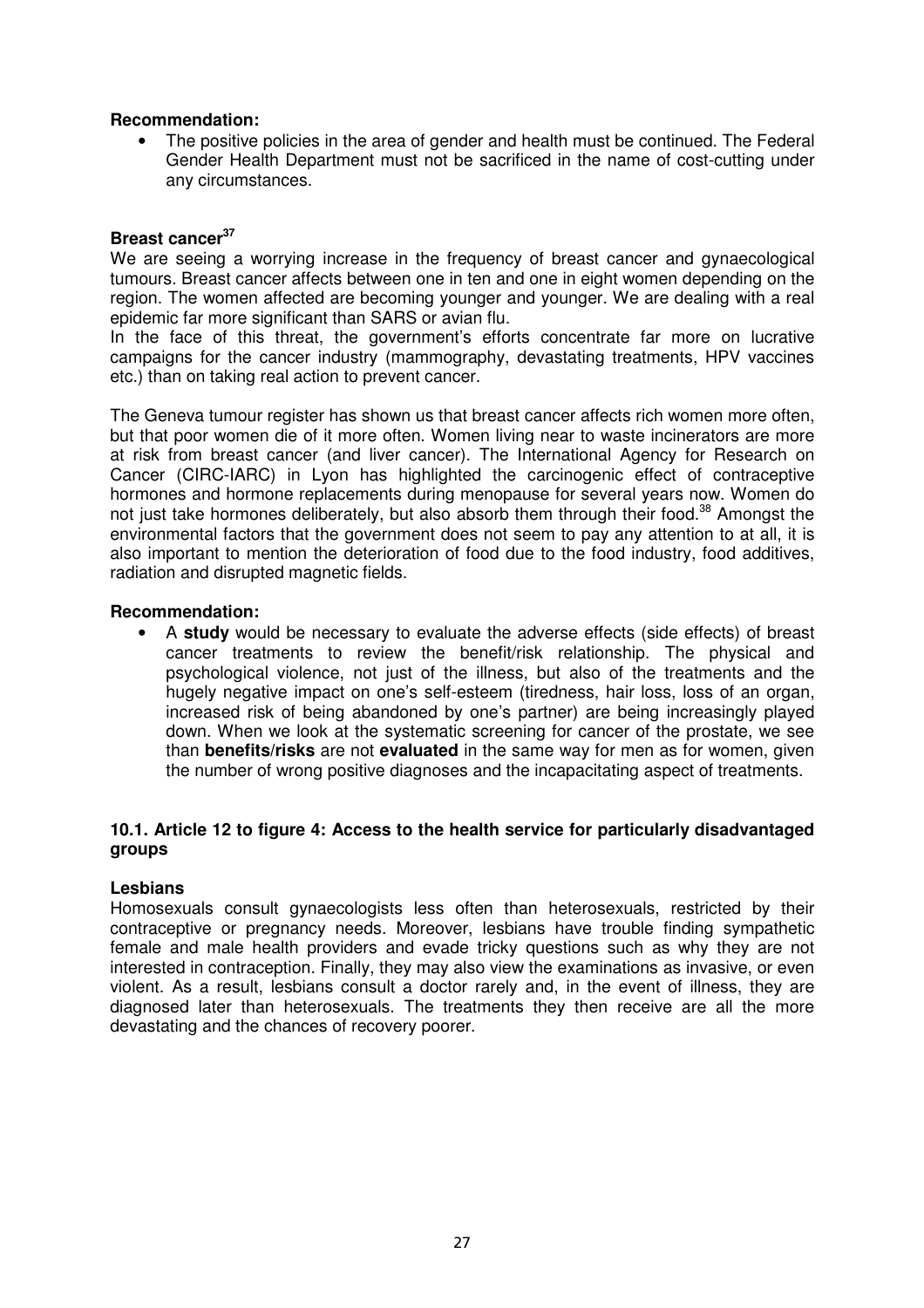# **11. Article 13: Other areas of economic and social life**

#### **11.1. Article 13 to figure 1: Poverty amongst women**

When people in poverty talk about their experiences<sup>39</sup>, they highlight discrimination which above all affects women. For several years now in Switzerland a climate of oppression has been developing towards the poorest members of society: they are seen as profiteers of social assistance and some have no qualms about treating them as parasites. This has lead to a reduction in the resources given to those dependent on social assistance (particularly families). The first to suffer are women because they are the ones who assume responsibility for feeding the children first and foremost (people have become increasingly anxious about their ability to feed their children properly in recent years), they are the ones most often in contact with social workers (who face mounting pressure to check and monitor each individual more closely) and with education professionals and school (who have great difficulty in talking to these women who live in poverty in a positive and encouraging way). In general, the efforts these women make to give their children a future are not recognised, they are not seen as indispensable players in the future of their children, they are not really consulted. This devaluation of their worth also has more widespread political consequences: women in poverty are hardly ever consulted when laws or regulations concerning their lives or their families are drawn up. Furthermore, two types of situations are particularly worrying for women in poverty. First, those who rely on government help for a significant part of their resources are subject to growing insecurity. These resources vary increasingly from month to month; sometimes individuals and families have no income whatsoever for one or several months. What is more, increasing numbers of young people who have failed at school are not able to find any vocational training leading to a trade or a job. They remain dependent on their families and see no future for themselves. Mothers experience a great deal of anxiety as a result, which reinforces their poverty.

#### **Single mothers and children**

Single mothers and their children still face poverty today as before. Given what remain **unfavourable regulations** in the law on children and divorce, in fiscal law, alimony assistance and in court practices, that hardly comes as a surprise. The situation has actually worsened: the tax burden has increased, the level of alimony advances has been lowered once again.<sup>40</sup> Following a separation or divorce, women fall victim to poverty twice as often as men. What is even less understandable and even more objectionable is the fact that the specific causes of poverty amongst single mothers are scarcely taken into account. This is also true of Switzerland's country report on the CEDAW. As one can imagine, the reforms needed are being tackled very hesitantly as a result.

In addition to low wages, **insufficient maintenance payments** also play a decisive role in the high level of poverty amongst single mothers. It is well-known why alimonies are too low or non-existent: when setting the maintenance payments, federal court practice states that the person obliged to pay alimony has to be ensured a minimum basic standard of living – in the majority of cases the father. Many people therefore do not provide financially for their children sufficiently or at all. Recently a study identified a trend towards increasingly lower alimony payments for children and outlined the consequences of this practice<sup>41</sup>: In the worst case scenario, the single parents with the children have to turn to social assistance and get themselves into debt. The father who lives elsewhere is not entitled to draw social assistance or other benefits to fulfil his maintenance payment obligations.

**Alimony assistance, which is organised at canton level,** has additional shortcomings and loopholes. Alimony assistance is supposed to protect the child's right to maintenance payments: it is meant to provide debt collection assistance and advances if the parent required to pay does not pay the alimony due. The current system is however extremely complicated and swallows up funds and resources without providing sufficiently effective protection for the child's right to maintenance. Each canton has its own system of provisions which determine the entitlement to alimony advances and which are the basis for reviewing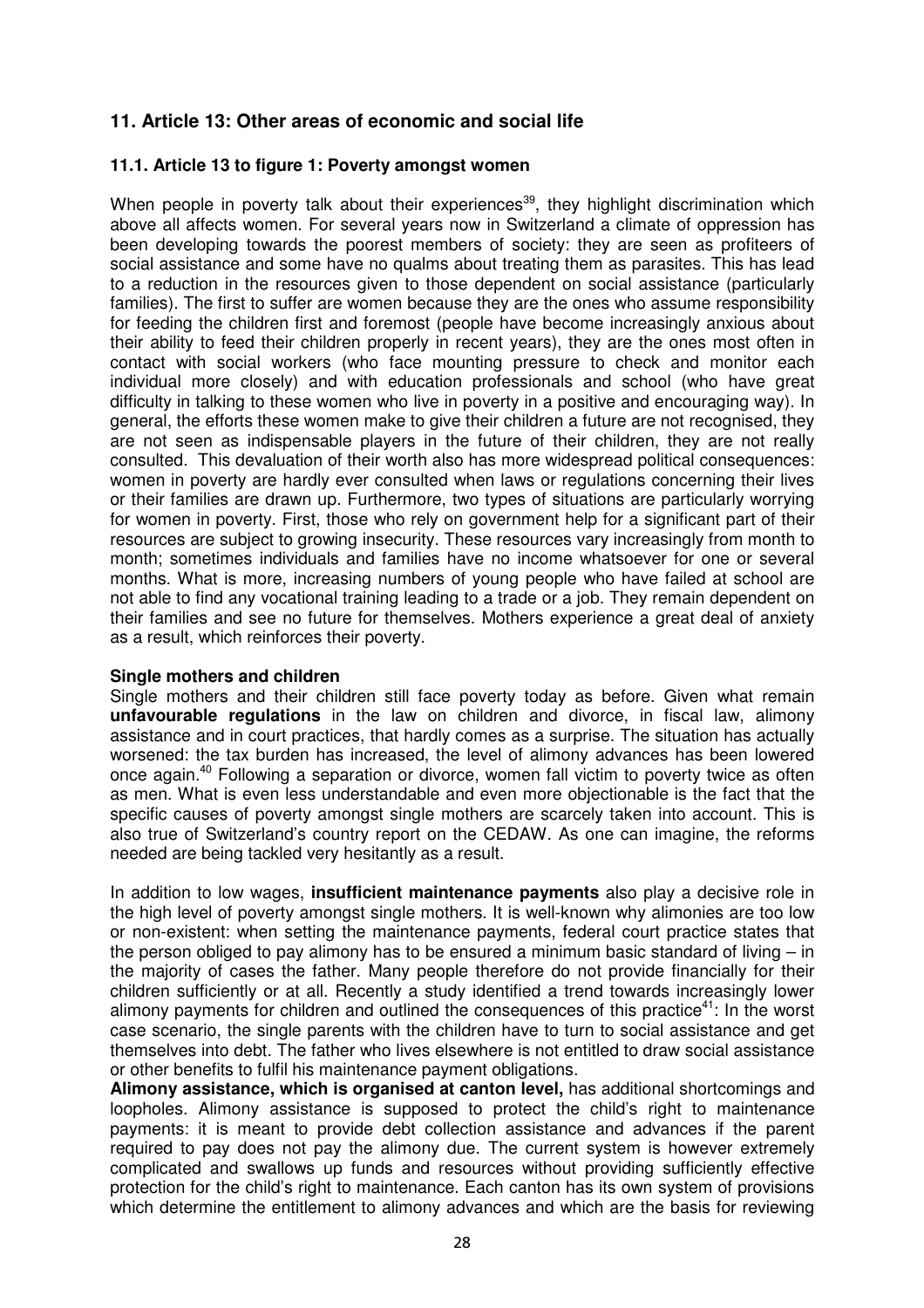these regularly, because in most cantons the advances depend on the income of the single parent. The income limits are very low. More pay thanks to a heavier work load often does not lead to a higher disposable income for the single parent families or can even lead to a lower income.<sup>42</sup> Dealing with child alimonies in this way is a fatal signal for those with an obligation to pay alimony to view not paying the alimony for their children as a mere peccadillo. What is more, the state takes its fair share of child alimony payments: if the children do receive the maintenance payments, single parents have to pay income tax on it. Those who have too high a taxable income however don't just pay too much tax proportionally, but also higher nursery fees and so on and miss out on financial relief such as contributions to health insurance premiums.

In order to effectively tackle the disproportionately high risk of poverty for single-parent families, we need targeted measures which are aimed at the specific causes of poverty.

#### **Recommendations:**

- **Tax-free child alimony**
- Switzerland-wide **universal rules** and a defined **minimum standard** of alimony assistance. For example, parents who cannot pay this level of maintenance should be entitled to additional benefits for families in hardship. These could be paid to the child as a minimum alimony.
- To promote parental responsibility as a pre-emptive measure, all parents should sign a parental agreement at the time of the child's birth (see chapter 14.1.).
- **Integrate single parents into working life**: for example well-paid part-time positions and access to family-friendly training and further training.

#### **Women in old age**

The discrimination against single-parents has an impact on the situation of women in oldage: many have low pensions and are more dependent of state benefits to bridge the gap.

#### **11.2. Article 13 to figure 3: Access to leisure facilities, sport and culture**

The report's assertion that all **sporting activities** are open to women and men, but that women take advantage of these facilities less often is true but does not tell the whole story. The question is who takes part in which activity, what is on offer and to what extent the participants benefit from federal subsidies when doing so. Here, we see that girls and women are discriminated against and are respectively less able to benefit from the services on offer. A study<sup>43</sup> has demonstrated that girls and women benefit considerably less from Youth  $+$ Sport subsidies than boys and men in two ways: girls and women take part in  $Y+S$ subsidised activities less frequently, and those they do take part in are subsidised with lower amounts on average (2000: CHF 18 million for the services used by girls, CHF 30 million for the services used by boys).

#### **12. Article 14: Women in rural areas**

With regard to **farmers' wives who divorce,** it is important to add that their situation may be particularly difficult because they either did not have a profession or those who did gave it up in favour of farming : these women lose an occupation they enjoyed and that they invested a lot in (often with post grad training). They are forced to find a job which is often not very skilled. In some cases, the salary does not allow them to meet the needs of their children and they have to leave them behind at the farm.

In terms of agricultural advice, advisors are available to farmers and farmers' wives, but as soon as they lose their status as a farmer's wife when they leave the farm, the women lose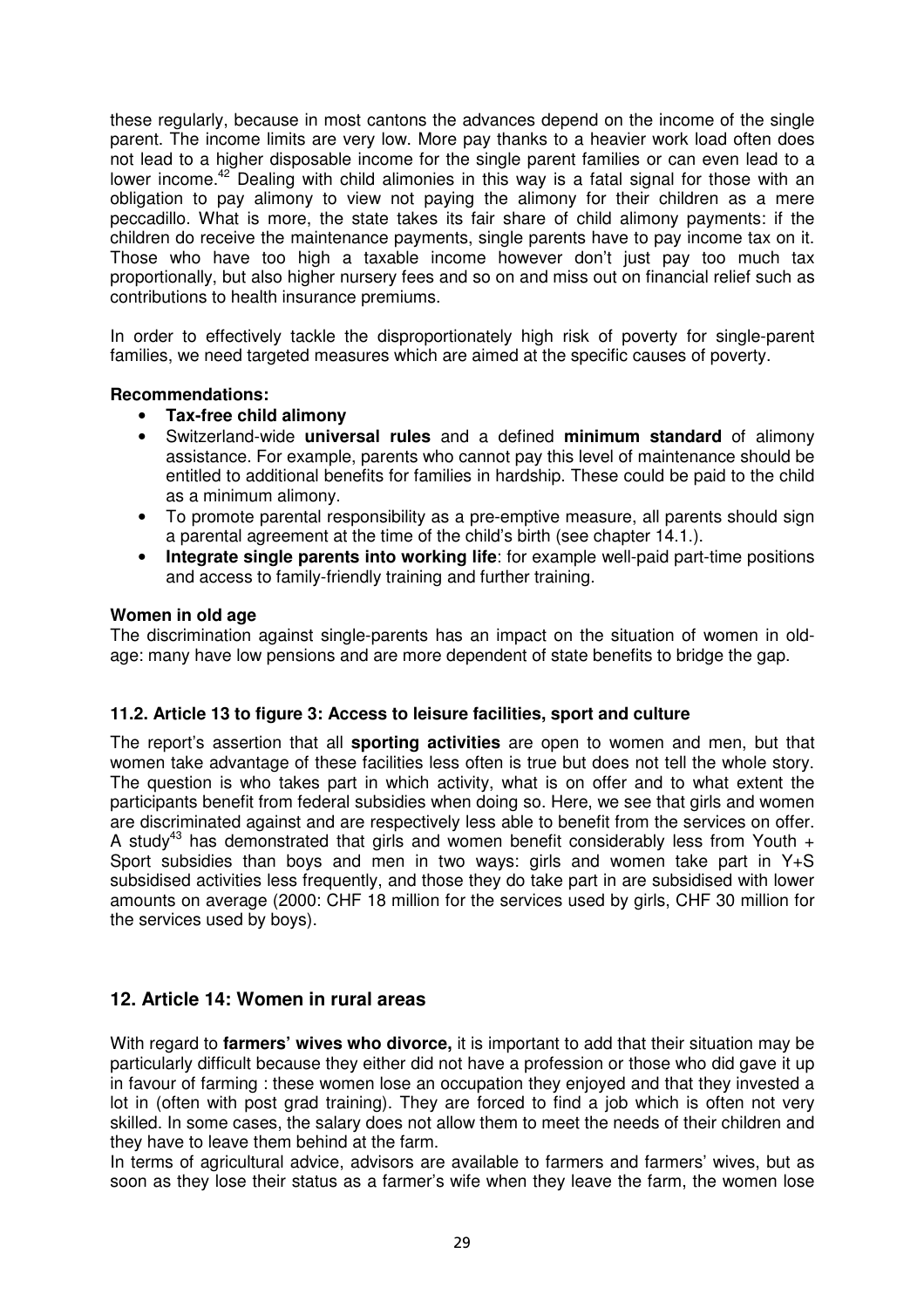this support as well in certain cantons, although this support would be particularly important and needed throughout the entire divorce procedure.

# **13. Article 15: Legal equality**

#### **13.1. Article 15 to figure 1: Legal capacity in civil law issues and with regard to marital asset partition**

**De jure equality**, based on article 8 of the Swiss Federal Constitution, has been made a formal reality as far as is possible (article 15 paragraph 1 CEDAW), subject to the following reservations.

With regard to asset partition in marriage, fundamental equality was established with the amendment of the **laws governing marital property** in 1988. The transitional regulation set up in 1988, with the option to continue the former property partition, according to the previous regulations if explicit consent was given within one year after the introduction of the new laws gives cause for concern as remnants of gender tutelage thus persist. Despite this relative improvement in the disadvantaged position of women (because it had to be explicitly accepted and because it put women in a better position in terms of income from gainful employment), its continuation and the continued existence of the corresponding **reservation relating to article 15 CEDAW** regarding the transitional law on marital property law cannot be justified. Particularly in the cases where women are under pressure to accept the continuation of the old regulations, it is important that the state intervenes to protect women and to ensure equality. This would mean the courts at least being obliged to find a genderequality compatible solution for the marital property rules in the case of divorce or death.

# **14. Article 16: Marital and family issues**

#### **14.1. Article 16 to figure 2: The new divorce law in practice**

The country report fails to mention two importance issues: **divorce law** continues to lack a provision to govern the appropriate distribution of a financial shortfall amongst both spouses if there are not enough resources to ensure a basic minimum living standard (see chapter 11.1.). Furthermore, parliament is demanding that in addition to the regulation governing oldage pension compensation, the regulation on child-related matters in divorce law be reviewed and that the necessary amendment proposals be put forward.<sup>44</sup>

One proposed amendment is that **regulations on child-related matters** and parental responsibility in divorce law should use the principle of joint parental care to try and ensure the legal equality of parents who are separated, although in every-day reality, most children are brought up by their mothers, so de facto equality does not exist. This is something that is demanded primarily by men in the event of separation. It is mainly women who as single parents demand better financial security and an easing of their workload. The fact that these demands are heard far less willingly than the demand for joint custody rights to become a general rule is very telling of the gender equality situation today.

Proponents of the **amendment to custody law** believe this places responsibility on both separated parents and takes into account the parental bond. The mothers the children grow up with are to no longer be able to prevent both parents having care rights or to thwart the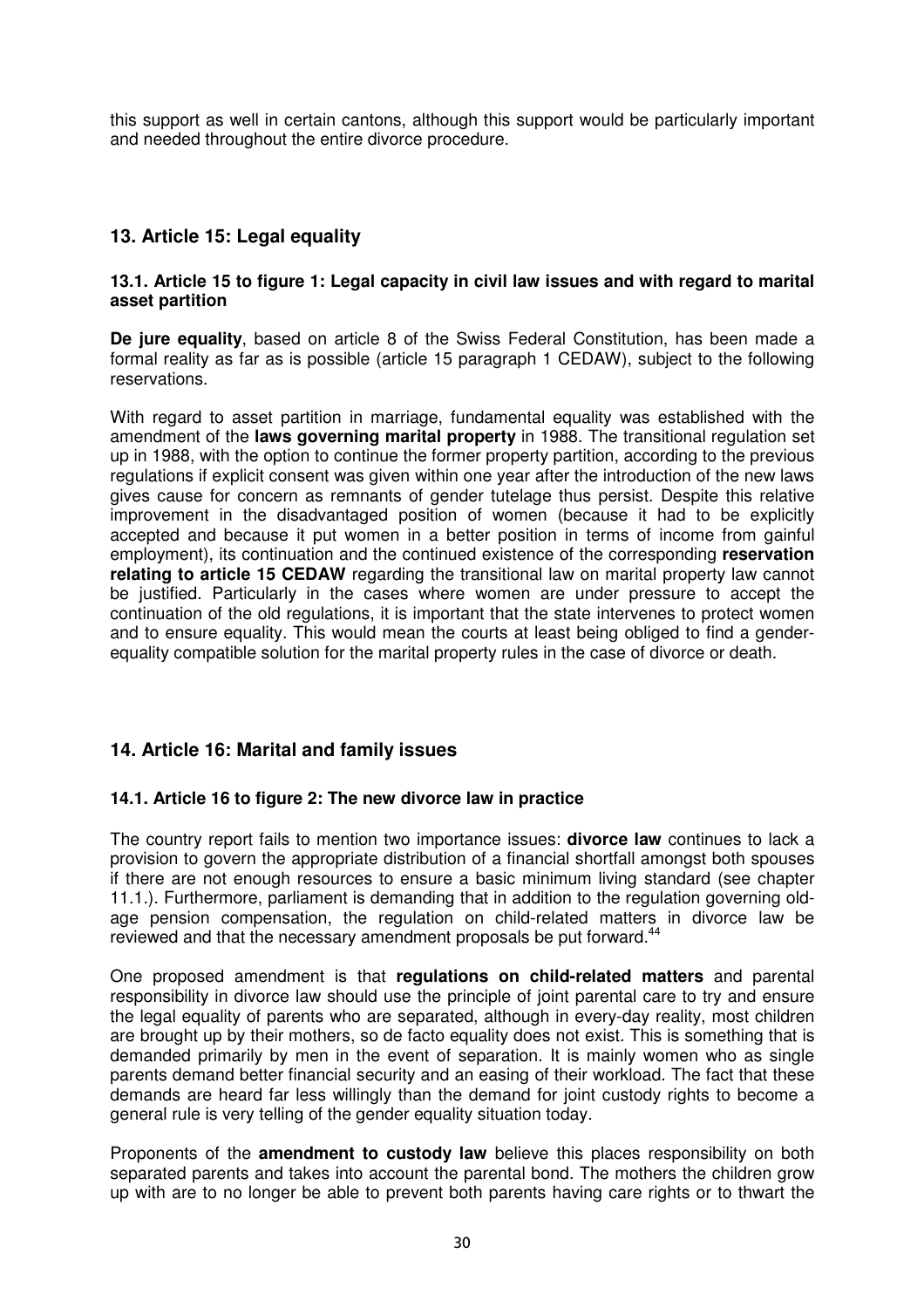father's attempts to have contact with the child. There are however considerable doubts as to whether these goals can be achieved at all by an amendment to the custody laws. One only has to look at married parents to see that in the vast majority of two-parent families, the mothers take care of the children virtually on their own – despite joint custody. Changes thus need to be introduced into two-parent families first and not just once the parents separate.

Current law already places parental responsibility on parents/fathers who live separately to a large extent, and sets forth clear stipulations in the event of disputes. The current regulations governing parental care should therefore basically be kept. The **regulations on childrelated matters** in the current law must however **be enforced better**. Ways of doing so must be investigated.

## **Recommendations:**

- **Train staff of public authorities** with responsibility in this area
- When a child is born, the parents should draw up a **binding agreement** on how childcare is to be divided, financial maintenance, decision-making powers and the situation in the event of a possible separation.
- **Joint parental care** must be rejected as a general rule for parents living separately. It does not improve the de facto equality of women and men in the family but rather places an additional burden on mothers and children and causes them additional insecurity and conflicts.

# **14.2. Article 16 to figure 3: Citizenship, choice of surname**

In the **law governing naming rights**, **unequal treatment** still exists due to the fact that the married woman generally has to accept the name of her husband, whilst the man simply keeps his and passes it on to the family (to the wife and the children). Still, the woman can keep her name by making a simple declaration before the registrar as an additional first name. She is not allowed however to pass on the name to her husband and above all to the children resulting from the marriage. The spouses can choose the name of the woman as the family name, but they then require the consent of the cantonal government, which is only granted if there are "creditable reasons". In some places they are generous in practice. It must be noted however that there is still no equality in the current law on family naming rights and that the married woman "disappears" in terms of naming rights. Nonetheless, an **amendment to naming laws** is currently pending, where not just the equal treatment of spouses relating to keep their own name is under discussion but also the issue of the mother or father passing on their name to their children. The results are still undecided.

#### **14.3. Article 16 to figure 4: Forced marriage**

There are **extremely varying opinions** amongst NGOs in Switzerland as to whether punishing forced marriages requires **specific penal or civil code regulations**. In contrast to new legal standards on violence in marriage and partnership, this type of regulation would only affect foreign sections of the population in practice. The discussion on forced marriage thus often goes hand in hand with racist stereotypes and is exploited for xenophobic political positions. Forced and arranged marriages are often clumped together and the women concerned are thus declared unable to make autonomous decisions.

#### **Recommendations:**

• Increased **prevention activities** in schools and in public youth (and social) work, if possible getting parents properly involved.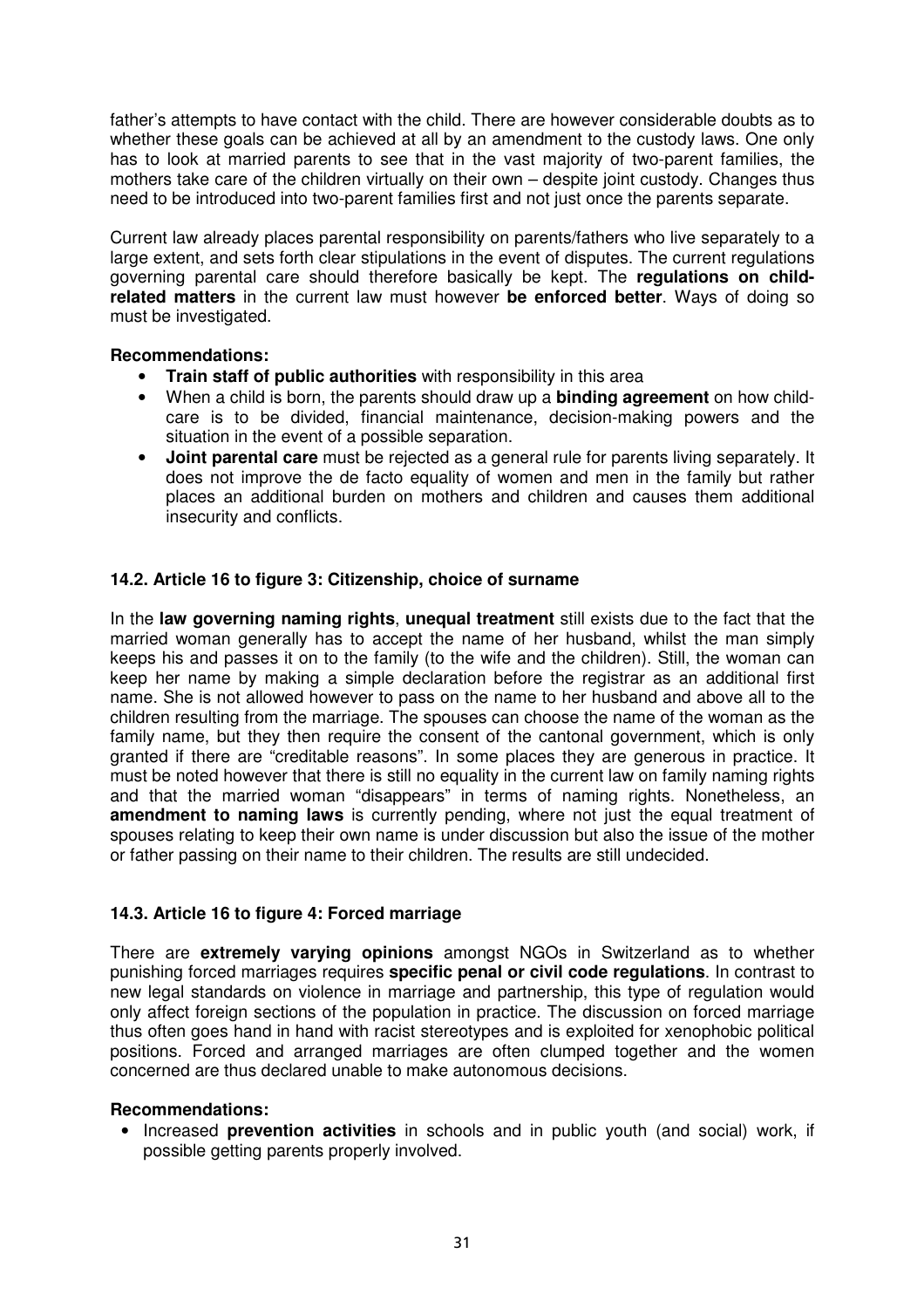- Systematic **collection of data,** for example by setting up an (anonymous) reporting data base and promoting qualitative and quantitative studies for more in-depth explanations of the phenomenon and to better determine the true extent of the problem.
- **Exchange experiences** with other European countries and the countries of origin to optimise strategies for taking action against forced marriages and developing support services for (potential) victims of forced marriage.

# **15. Article 24: Measures for the full implementation of the convention**

### **15.1. Article 24 on figure 1: PR work and implementation**

In view of **recommendation no. 55 of the CEDAW Committee** on the first and second Swiss country report that Switzerland should continue to carry out PR activities, we were astounded to hear from the administration that they do not intend to officially present the third country report. This does nothing to improve people's low level of awareness of the CEDAW. The German version of the CEDAW text is available to many people in Switzerland, as it is printed in the civil code edition by Peter Gauch from the Schulthess Publishing House. This also contains a reference to the French version of the text and where it can be found in the official collection. The problem is that only very few people know this because there has been no PR work carried out on this.

The Confederation contributes to PR activities and the implementation of the CEDAW with its financial support of the NGO Coordination post Beijing Switzerland. But given the level of funding which has not changed since 1996 and constantly rising expenditure, a great deal of unpaid work (2007: over 800 hours) had to be carried out by the NGO Coordination. Furthermore, financial support is in uncertain from 2009 onwards.

In federalist Switzerland, **information and public awareness campaigns** are often conducted by **associations, clubs and local funders** – organisations which are often and sometimes totally based on voluntary work. This means first that a great deal only works as long as individuals are able to work voluntarily without pay. The continuity of relevant expertise and experience then depend on those people, the expertise is not integrated into the organisation as a whole. This is unsatisfactory and actually "economically" unacceptable. Second, voluntary work very quickly reaches its limits. Committed women who have to juggle professional and family responsibilities hardly have any time left to then get involved in a good cause as volunteers. This results in greater fluctuations in volunteers and a greater loss of know-how.

# **15.2. Article 24 to figure 2: The matter of ratifying the additional protocol of the CEDAW (2000)**

Recently the final hurdles to Switzerland's ratification of the OP-CEDAW were cleared; both legislative chambers have now given their approval (National Council 3.12.2007, Council of States 13.3.200).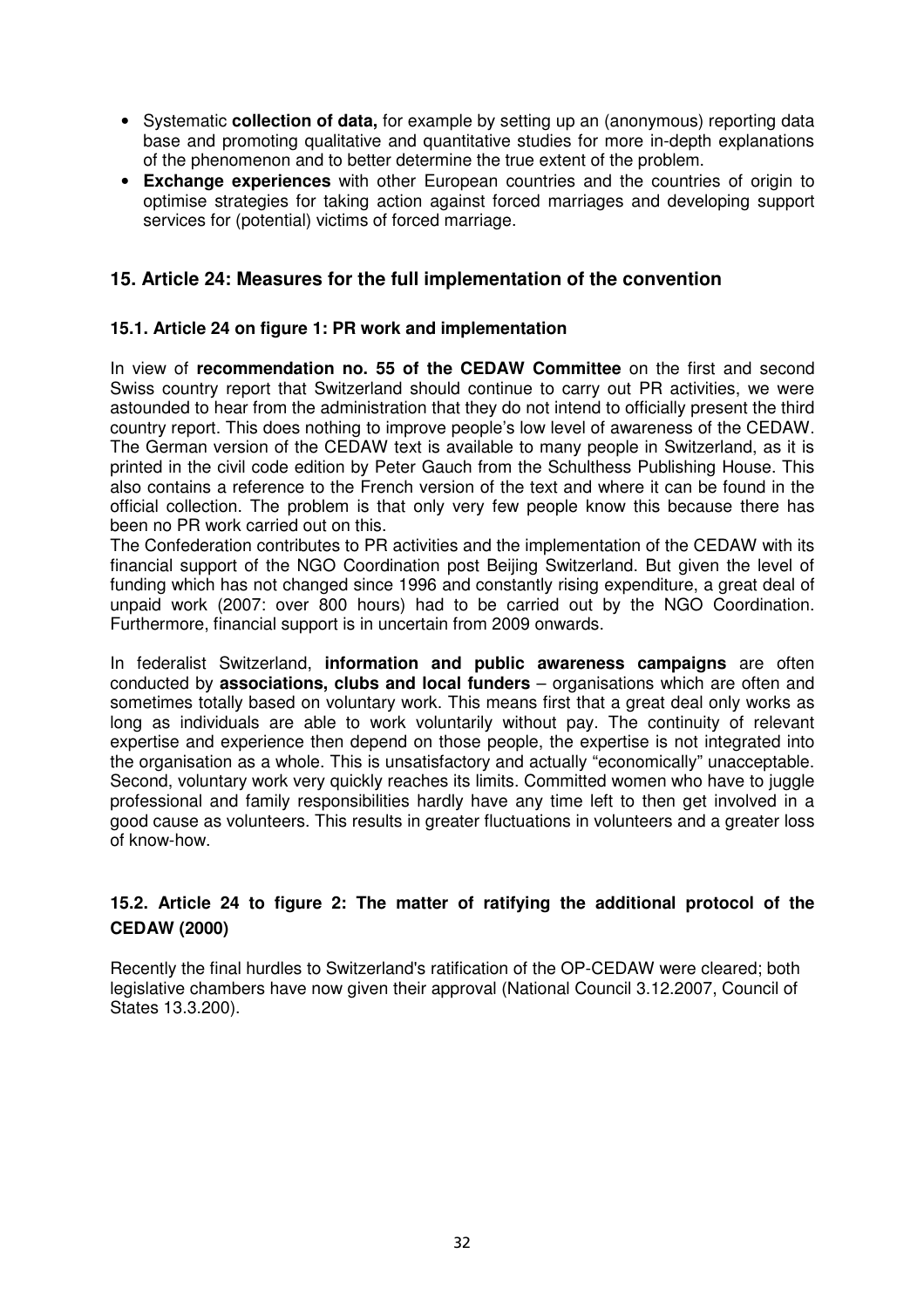# **Abbreviations**

| <b>OASI</b>  | =   | Old-age and survivors' insurance                       |
|--------------|-----|--------------------------------------------------------|
| AuG          | $=$ | AusländerInnengesetz - Foreign Nationals Act           |
| <b>BBG</b>   | $=$ | Berufsbildungsgesetz - Vocational Education Act        |
| <b>FSO</b>   | $=$ | <b>Federal Statistical Office</b>                      |
| <b>BVG</b>   | $=$ | Berufliche Vorsorge - Occupational benefits            |
| <b>B</b> vw  | $=$ | Bundesverwaltung - Federal Administration              |
| <b>ETH</b>   | $=$ | Eidgenössische Technische Hochschule -                 |
|              |     | Swiss Federal Institutes of Technology                 |
| <b>SDC</b>   | $=$ | Swiss Agency for Development and Cooperation           |
| <b>DORE</b>  | $=$ | DO REsearch                                            |
| <b>FOGE</b>  | $=$ | <b>Federal Office for Gender Equality</b>              |
| <b>FOPER</b> |     | <b>Federal Office of Personnel</b>                     |
| <b>FIZ</b>   | $=$ | Fraueninformationszentrum - Women's Information Centre |
| <b>GM</b>    | $=$ | Gender mainstreaming                                   |
| GB           | $=$ | Gender budgeting                                       |
| Ш            | $=$ | Invalidity insurance                                   |
| $Y + S$      | $=$ | Youth + Sport                                          |
| <b>SME</b>   | $=$ | Small and medium enterprises                           |
| KTI          | $=$ | The Confederation's innovation promotion agency        |
| <b>NRP</b>   | $=$ | National Research Programme                            |
| <b>NGO</b>   | $=$ | Non-governmental organisation                          |
| <b>OHG</b>   | $=$ | Opferhilfegesetz - Victim Support Act                  |
| Seco         | =   | <b>State Secretariat of Economic Affairs</b>           |
|              |     |                                                        |